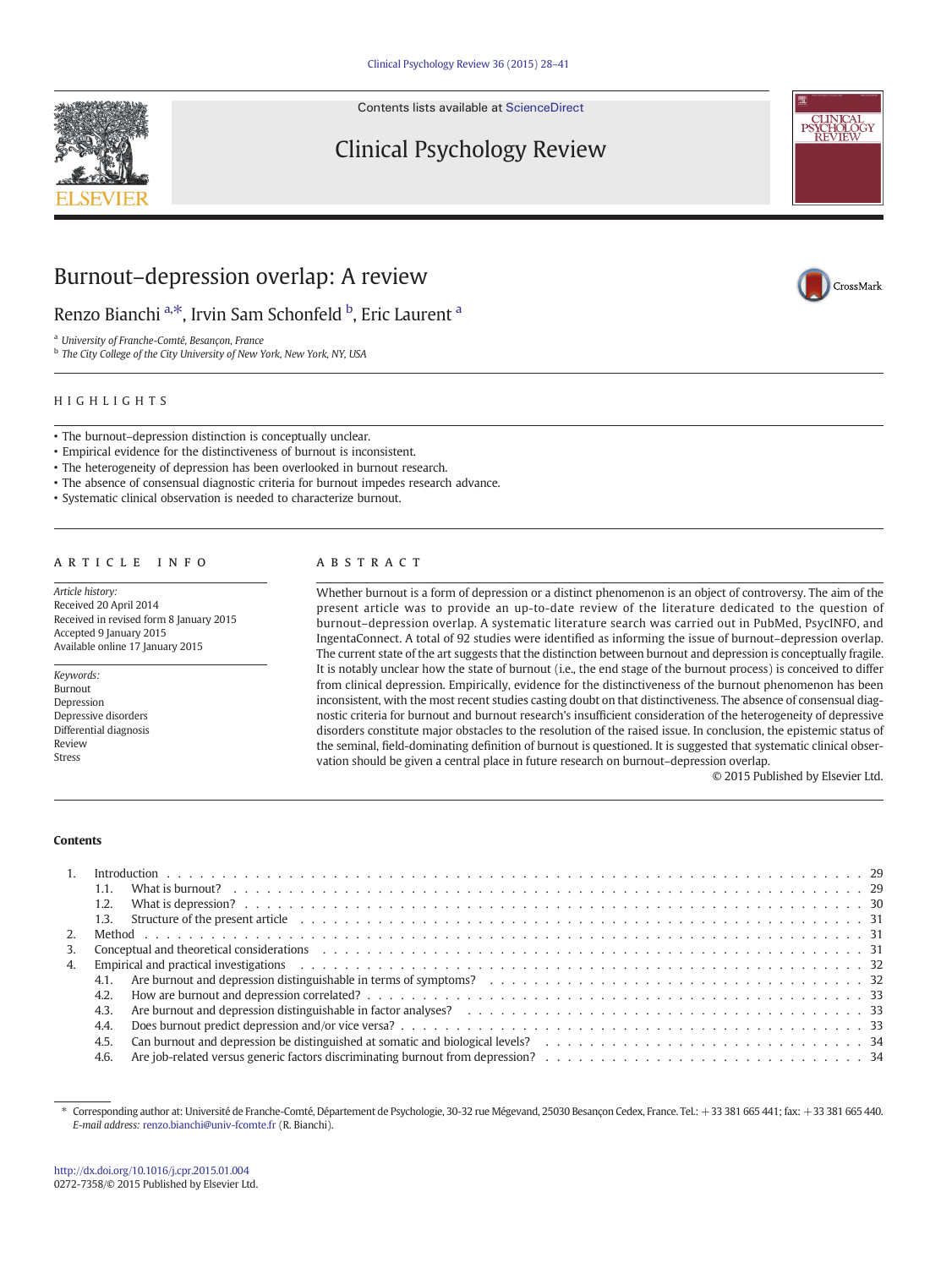| Role of funding sources response to receive the set of the control of the set of the control of the set of the set of the set of the set of the set of the set of the set of the set of the set of the set of the set of the s |  |
|--------------------------------------------------------------------------------------------------------------------------------------------------------------------------------------------------------------------------------|--|
|                                                                                                                                                                                                                                |  |
|                                                                                                                                                                                                                                |  |
|                                                                                                                                                                                                                                |  |
|                                                                                                                                                                                                                                |  |
|                                                                                                                                                                                                                                |  |

# 1. Introduction

The overlap of burnout and depression has been debated since the birth of the burnout construct in the 1970s. In what is generally considered the inaugural article on burnout, [Freudenberger \(1974\)](#page-10-0) already indicated that when suffering from burnout, "the person looks, acts and seems depressed" (p. 161). Despite a considerable amount of research on burnout since that time ([Schaufeli, Leiter, & Maslach,](#page-12-0) [2009](#page-12-0)), the singularity of the burnout phenomenon vis-à-vis depression has remained unclear because of common etiological pathways and shared symptoms [\(Ahola, Hakanen, Perhoniemi, & Mutanen, 2014;](#page-9-0) [Bianchi, Boffy, Hingray, Truchot, & Laurent, 2013; Hallsten, 1993;](#page-9-0) [Rydmark et al., 2006; Schonfeld, 1991; Shirom, 2005; Taris, 2006a\)](#page-9-0).

Previous literature reviews focusing on the distinction of burnout and depression have yielded mixed conclusions, while somewhat favoring the hypothesis that burnout is distinct from depression. Based on the analysis of 18 studies dealing with burnout and depression, [Glass and McKnight \(1996\)](#page-10-0) argued that burnout and depressive symptomatology do not show complete isomorphism and, therefore, are not redundant concepts. In a similar vein, [Schaufeli and Enzmann \(1998\)](#page-12-0) advanced the view that "burnout and depression (…) are distinct, albeit related constructs" (p. 41); the authors went on to write that "it seems that burnout is a genuine phenomenon" (p. 41). For [Iacovides,](#page-11-0) [Fountoulakis, Kaprinis, and Kaprinis \(2003\),](#page-11-0) "empirical research suggests that burnout and depression are separate entities, even though they may share several common characteristics" (p. 218). [Schaufeli](#page-12-0) [\(2003\)](#page-12-0), in a discussion of the nosological status of burnout, contended that "burnout can be considered a mental disorder that may be differentiated clinically as well as empirically from other mental disorders, most notably depression" (p. 5). Finally, according to [Thomas \(2004\)](#page-12-0) who proposed an overview of burnout in medical residents, "the nature and direction of the association between depression and burnout for residents remain unclear" (p. 2887). Although the burnout–depression overlap has been reviewed and discussed in the past (see also [Maslach](#page-11-0) [& Schaufeli, 1993](#page-11-0)), important work has been dedicated to this issue in the last decade (e.g., [Ahola & Hakanen, 2007; Hakanen & Schaufeli,](#page-9-0) [2012](#page-9-0)), with several studies having challenged the hypothesis that burnout is distinct from depression (e.g., [Ahola, Hakanen et al., 2014; Bianchi](#page-9-0) [et al., 2013\)](#page-9-0). This evolution of research in recent years suggests that a new literature review is timely. The aim of the present article is to propose an up-to-date review of the literature dealing with the burnout– depression overlap.

#### 1.1. What is burnout?

Many conceptions of burnout have been proposed during the last four decades (e.g., [Farber, 2000; Halbesleben & Demerouti, 2005;](#page-10-0) [Kristensen, Borritz, Villadsen, & Christensen, 2005; Malach-Pines,](#page-10-0) [2005; Maslach, Schaufeli, & Leiter, 2001; Shirom, 2003;](#page-10-0) for an overview of earlier conceptions, see [Schaufeli & Enzmann, 1998](#page-12-0)). According to the most consensual of these conceptions, burnout is a three-dimensional syndrome made up of (emotional) exhaustion, cynicism (also termed depersonalization), and lack of professional efficacy (or reduced personal accomplishment) that develops in response to chronic occupational stress [\(Maslach & Jackson, 1981, 1986; Maslach, Jackson, & Leiter,](#page-11-0) [1996; Maslach et al., 2001](#page-11-0)). Exhaustion refers to the feelings of being emotionally drained and physically overextended; energy is lacking and mood is low. Cynicism characterizes a distant and callous attitude toward one's job; the individual is de-motivated and withdraws from his/her work. Lastly, lack of professional efficacy includes feelings of inadequacy and incompetence associated with loss of self-confidence. Thus defined, burnout is assessed with the Maslach Burnout Inventory (MBI), a selfadministered questionnaire ([Maslach & Jackson, 1981, 1986; Maslach](#page-11-0) [et al., 1996](#page-11-0)). The MBI was the first standardized instrument designed to assess burnout. The MBI has played a key role in shaping burnout research ([Schaufeli et al., 2009](#page-12-0)). By the end of the 1990s, the MBI was used in more than 90% of the journal articles concerning burnout (see [Schaufeli & Enzmann, 1998, p. 71\)](#page-12-0). Although the MBI-related definition of burnout dominates the field ([Schaufeli et al., 2009](#page-12-0)), other conceptions of the phenomenon have been proposed and other assessment instruments have been designed, notably the Burnout Measure (BM; [Malach-Pines, 2005; Pines, 1993; Pines & Aronson, 1988;](#page-11-0) [Pines, Aronson, & Kafry, 1981\)](#page-11-0), the Shirom–Melamed Burnout Measure (SMBM; [Melamed, Kushnir, & Shirom, 1992; Shirom, 1989,](#page-11-0) [2003\)](#page-11-0), and the Oldenburg Burnout Inventory (OLBI; [Demerouti,](#page-10-0) [Bakker, Vardakou, & Kantas, 2003; Halbesleben & Demerouti,](#page-10-0) [2005](#page-10-0)). To our knowledge, no structured clinical interview has been developed for the assessment of burnout.

The main conceptions of burnout share the general idea that burnout is the result of prolonged, unresolvable stress at work or, put differently, that burnout is caused by a long-term mismatch between the demands associated with the job and the resources of the worker ([Hobfoll &](#page-11-0) [Shirom, 2001; Maslach et al., 2001; Weber & Jaekel-Reinhard, 2000](#page-11-0)). Thus, burnout is the product of an enduring adaptive failure and should not be confused with nonmorbid, acute job stress [\(Schaufeli & Buunk,](#page-12-0) [2004; Schaufeli & Enzmann, 1998\)](#page-12-0). Similarly, the chief conceptions of burnout unanimously posit that fatigue (typically called "exhaustion") is the core of burnout [\(Cox, Tisserand, & Taris, 2005](#page-10-0)), although recent findings suggest that both the level of fatigue and the appraisal of fatigue in burned out individuals do not differ from those reported in patients with major depression or anxiety disorders and may therefore not be relevant to the understanding of the specific pathological processes associated with burnout ([Bianchi et al., 2013; Van Dam, Keijsers,](#page-10-0) [Verbraak, Eling, & Becker, 2013\)](#page-10-0).

No biological marker of burnout has been found [\(Danhof-Pont, van](#page-10-0) [Veen, & Zitman, 2011](#page-10-0)). Nevertheless, burnout has increasingly been regarded as a hypocortisolemic disorder [\(Chida & Steptoe, 2009; Fries,](#page-10-0) [Hesse, Hellhammer, & Hellhammer, 2005\)](#page-10-0), consistent with the fact that cortisol reduces both normal and pathological fatigue (e.g., [Tops,](#page-13-0) [van Peer, Wijers, & Korf, 2006; Wheatland, 2005;](#page-13-0) see also [Kumari](#page-11-0) et [al., 2009](#page-11-0)). Cortisol is the end product as well as a key effector of the neuroendocrine stress response. It has been involved in general pathogenesis, due to its systemic effect on the organism [\(Hellhammer &](#page-11-0) [Hellhammer, 2008; Sapolsky, 2004\)](#page-11-0). Burnout being considered a stress-related condition [\(Maslach et al., 2001\)](#page-11-0), growing attention has been directed toward cortisol in burnout research ([Danhof-Pont et al.,](#page-10-0) [2011; Kakiashvili, Leszek, & Rutkowski, 2013](#page-10-0)).

Depending on the way it is conceptualized, burnout is viewed as a process within a dimensional approach or a state (i.e., the end stage of the aforementioned process) within a categorical approach [\(Brenninkmeijer & van Yperen, 2003; Hallsten, 1993; Paine, 1982;](#page-10-0) [Schaufeli, 2003; Schaufeli & Enzmann, 1998\)](#page-10-0). A dimensional approach allows for a quantification of burnout and situates the afflicted individual on a continuum—the individual experiences burnout to a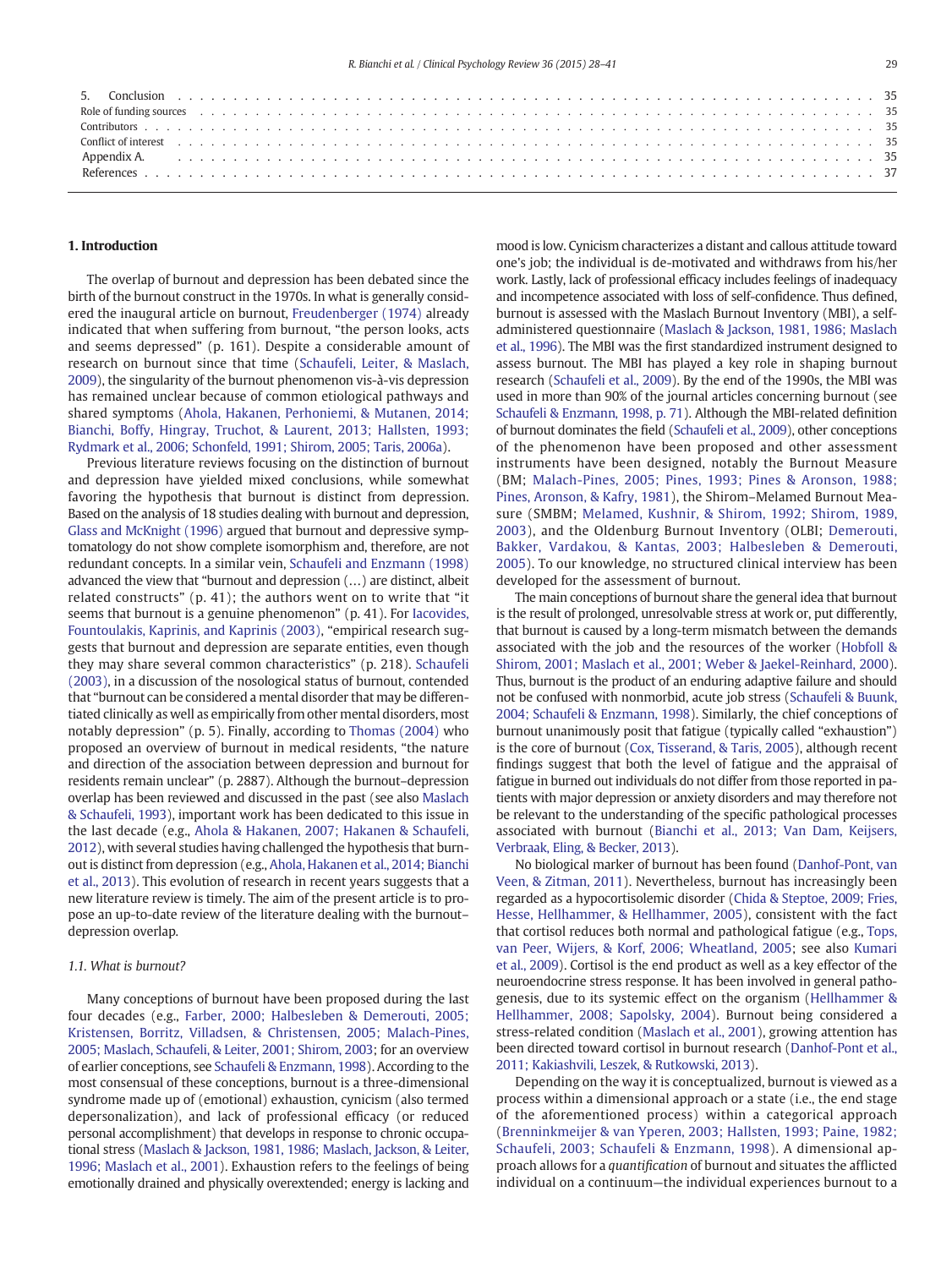given degree. A categorical approach allows for a qualification of the phenomenon—burnout is either present or absent—that is particularly relevant to medical decision-making (e.g., as to whether a given individual should benefit from sick leave). The end stage of the burnout process is regarded as the clinical form of burnout (see [Schaufeli & Enzmann,](#page-12-0) [1998, p. 74](#page-12-0)).

However, no binding diagnostic criteria are available for identifying cases of burnout ([Weber & Jaekel-Reinhard, 2000](#page-13-0)). Burnout is not present in the Diagnostic and Statistical Manual of Mental Disorders, currently in its fifth edition (DSM-5; [American Psychiatric Association, 2013\)](#page-9-0), and only appears as a factor influencing health status and contact with health services (coded Z73.0 and defined as a "state of vital exhaustion") in the International Classification of Diseases (ICD-10; [World Health](#page-13-0) [Organization, 1992](#page-13-0)). This state of affairs has led burnout researchers to develop a variety of working criteria when their goal is to diagnose burnout or grade burnout's severity ([Bianchi, Schonfeld, & Laurent,](#page-10-0) [2014; Kalimo, Pahkin, Mutanen, & Toppinen-Tanner, 2003; Schaufeli,](#page-10-0) [Bakker, Hoogduin, Schaap, & Kladler, 2001\)](#page-10-0). To date, the burnout construct has been questioned regarding its basic structure (unidimensional versus multidimensional), scope (work-related versus cross-domain or context-free), cardinal symptoms (e.g., as to whether cognitive impairment should be included), course (e.g., onset, duration, offset, relapse), and distinctiveness with respect to depressive, anxiety, adjustment, and fatigue disorders (e.g., [Bianchi et al., 2013; Cathébras,](#page-10-0) [1991; Cox et al., 2005; Hakanen & Schaufeli, 2012; Jonsdottir et al.,](#page-10-0) [2013; Kristensen et al., 2005; Leone, Wessely, Huibers, Knottnerus, &](#page-10-0) [Kant, 2010; Schaufeli & Enzmann, 1998; Schaufeli & Taris, 2005;](#page-10-0) [Schonfeld, 1991; Shirom, 2003, 2005; Shirom & Ezrachi, 2003; Taris,](#page-10-0) [2006a; Toker, Shapira, Berliner, Melamed & Shirom, 2005](#page-10-0)).

Given the absence of consensually accepted diagnostic criteria, the prevalence of burnout, strictly speaking, is unknown. Nevertheless, burnout has been increasingly regarded as a serious burden for working individuals, organizations, and society as a whole ([Maslach et al., 2001;](#page-11-0) [Morse, Salyers, Rollins, Monroe-DeVita, & Pfahler, 2012; Schaufeli et al.,](#page-11-0) [2009](#page-11-0)). At an occupational level, burnout has been associated with absenteeism ([Ahola et al., 2008; Toppinen-Tanner, Ojajärvi, Väänaänen, Kalimo,](#page-9-0) [& Jäppinen, 2005\)](#page-9-0), presenteeism<sup>1</sup> [\(Demerouti, Le Blanc, Bakker, Schaufeli,](#page-10-0) [& Hox, 2009\)](#page-10-0), poorer work performance [\(Taris, 2006b](#page-12-0)), job turnover [\(Leiter & Maslach, 2009; Shimizu, Feng, & Nagata, 2005; Swider &](#page-11-0) [Zimmerman, 2010\)](#page-11-0), and chronic work disability and disability pensions [\(Ahola, Toppinen-Tanner, Huuhtanen, Koskinen, & Vaananen, 2009;](#page-9-0) [Ahola et al., 2009\)](#page-9-0). At a more global level, burnout has been shown to prospectively predict severe injuries [\(Ahola, Salminen, Toppinen-Tanner,](#page-9-0) [Koskinen, & Vaananen, 2014\)](#page-9-0), insomnia ([Armon, Shirom, Shapira, &](#page-10-0) [Melamed, 2008\)](#page-10-0), cases of coronary heart disease [\(Toker, Melamed,](#page-12-0) [Berliner, Zeltser, & Shapira, 2012](#page-12-0)) as well as hospitalization for mental and cardiovascular disorders ([Toppinen-Tanner, Ahola, Koskinen, &](#page-13-0) [Väänänen, 2009](#page-13-0)). In addition, burnout has been related to accelerated biological aging ([Ahola et al., 2012](#page-9-0)) and all-cause mortality [\(Ahola,](#page-9-0) [Väänänen, Koskinen, Kouvonen, & Shirom, 2010](#page-9-0)).

Today, burnout has become a privileged construct in the study of ill-health at work. The creation of the scientific journal Burnout Research illustrates the structuring of burnout research as an emancipated field of research. However, the social focus of burnout research ([Maslach et al.,](#page-11-0) [2001\)](#page-11-0) has partly eclipsed the clinical characterization of the "burnout syndrome" ([Weber & Jaekel-Reinhard, 2000](#page-13-0)), contributing to definitional ambiguity, and resulting in "diagnostic noise" vis-à-vis depression. Several authors, indeed, have warned against the use of the burnout label in medical settings in the current context of diagnostic uncertainty because of a risk of leaving depressive episodes untreated, or of providing inappropriate treatment ([Bahlmann, Angermeyer, &](#page-10-0) [Schomerus, 2013; Bianchi, Schonfeld et al., 2014; Rössler, Hengartner,](#page-10-0) [Ajdacic-Gross, & Angst, 2014\)](#page-10-0). This state of affairs underlines a pressing need to clarify the nosological status of burnout in relation to depression.

# 1.2. What is depression?

The concept of depression is deeply rooted in the history of medical science. Its genesis can be traced back to Greek antiquity and Hippocrates's theory of melancholic humor, and continued through Galenic medicine and medieval times ([Paykel, 2008\)](#page-12-0). The emergence of the modern concept of depression is linked to the rise of psychiatry during the 19th century. Nowadays, the DSM is widely recognized as the classification system that defines depression for research and clinical purposes ([Ingram & Siegle, 2009\)](#page-11-0). The DSM-5 ([American Psychiatric](#page-9-0) [Association, 2013](#page-9-0)) distinguishes several depressive disorders and provides diagnostic criteria for each of them. For instance, the DSM-5 lists nine main symptoms characterizing major depression: Depressed mood, anhedonia (loss of interest and pleasure), decreased or increased appetite and/or weight, insomnia or hypersomnia, psychomotor agitation or retardation, fatigue or loss of energy, feelings of worthlessness and/or guilt, impaired concentration or decision making, and suicidal ideation ([American Psychiatric Association, 2013; Beck & Alford,](#page-9-0) [2009](#page-9-0)). A diagnosis of major depressive episode requires at least two weeks of depressed mood or anhedonia accompanied by at least four additional depressive symptoms [\(American Psychiatric Association,](#page-9-0) [2013\)](#page-9-0). A diagnosis of depression can be refined through subtype specification. Distinct subtypes of depression have been related to distinct neurobiological profiles. For example, melancholic depression—a subtype of depression marked by nonreactive mood and responsiveness to tricyclic antidepressants (TCAs)—is considered a hypercortisolemic disorder and has been associated with appetite–weight decrease and insomnia whereas atypical depression—a subtype of depression marked by reactive mood and nonresponsiveness to TCAs—is considered a hypocortisolemic disorder and has been associated with appetite– weight increase and hypersomnia ([American Psychiatric Association,](#page-9-0) [2013; Gold & Chrousos, 2002; Hellhammer & Hellhammer, 2008](#page-9-0)). Thus, depression covers a broad spectrum of disorders.

Depression has been investigated both in its clinical and subclinical forms (sometimes referred to as dysphoria; e.g., [Ellis, Beevers, & Wells,](#page-10-0) [2011](#page-10-0)), and both from categorical and dimensional approaches [\(Ingram & Siegle, 2009](#page-11-0)). Depression measures can be divided into two categories, clinician ratings and self-report inventories [\(Nezu, Nezu,](#page-12-0) [Friedman, & Lee, 2009](#page-12-0)). An example of an instrument allowing clinician ratings is the Structured Clinical Interview for DSM-IV Axis I Disorders (SCID; [First, Spitzer, Gibbon, & Williams, 1997\)](#page-10-0). Whereas the SCID is structured to match specific DSM-IV [\(American Psychiatric Association,](#page-9-0) [1994\)](#page-9-0) diagnostic criteria, it utilizes the skills of trained clinicians by permitting them to probe, restate questions, challenge respondents, and ask for clarification ([Nezu et al., 2009\)](#page-12-0). Clinician ratings constitute the method of reference for diagnosing clinical depression. Among selfreport inventories, the Center for Epidemiologic Studies Depression Scale (CES-D; [Radloff, 1977](#page-12-0)), the Beck Depression Inventory—II (BDI-II; [Beck, Steer, & Brown, 1996](#page-10-0)), and the 9-item depression scale of the Patient Health Questionnaire (PHQ-9; [Kroenke, Spitzer,](#page-11-0) [& Williams, 2001\)](#page-11-0) have been commonly used. Self-report inventories are notably employed for investigating subclinical forms of depression or grading the severity of depressive disorders once formal diagnoses have been established. Depression has been examined in various contexts, including the occupational context [\(Adler et al., 2006; Grynderup](#page-9-0) [et al., 2013; Kahn, 2008; McTernan, Dollard, & LaMontagne, 2013;](#page-9-0) [Rydmark et al., 2006; Schonfeld, 2001](#page-9-0)), and studied extensively from an infra-individual (e.g., cellular, molecular), an individual, and a supraindividual (social) standpoint [\(Allen & Badcock, 2006; Barnett & Gotlib,](#page-9-0) [1988; Billings & Moos, 1982; Bonde, 2008; Krishnan & Nestler, 2008;](#page-9-0) [Lara & Klein, 1999; Netterstrøm et al., 2008; Post, 1992; Ritsher,](#page-9-0)

<sup>&</sup>lt;sup>1</sup> Presenteeism refers to attending work while ill ([Johns, 2010](#page-11-0)). **1 [Warner, Johnson, & Dohrenwend, 2001\)](#page-9-0).**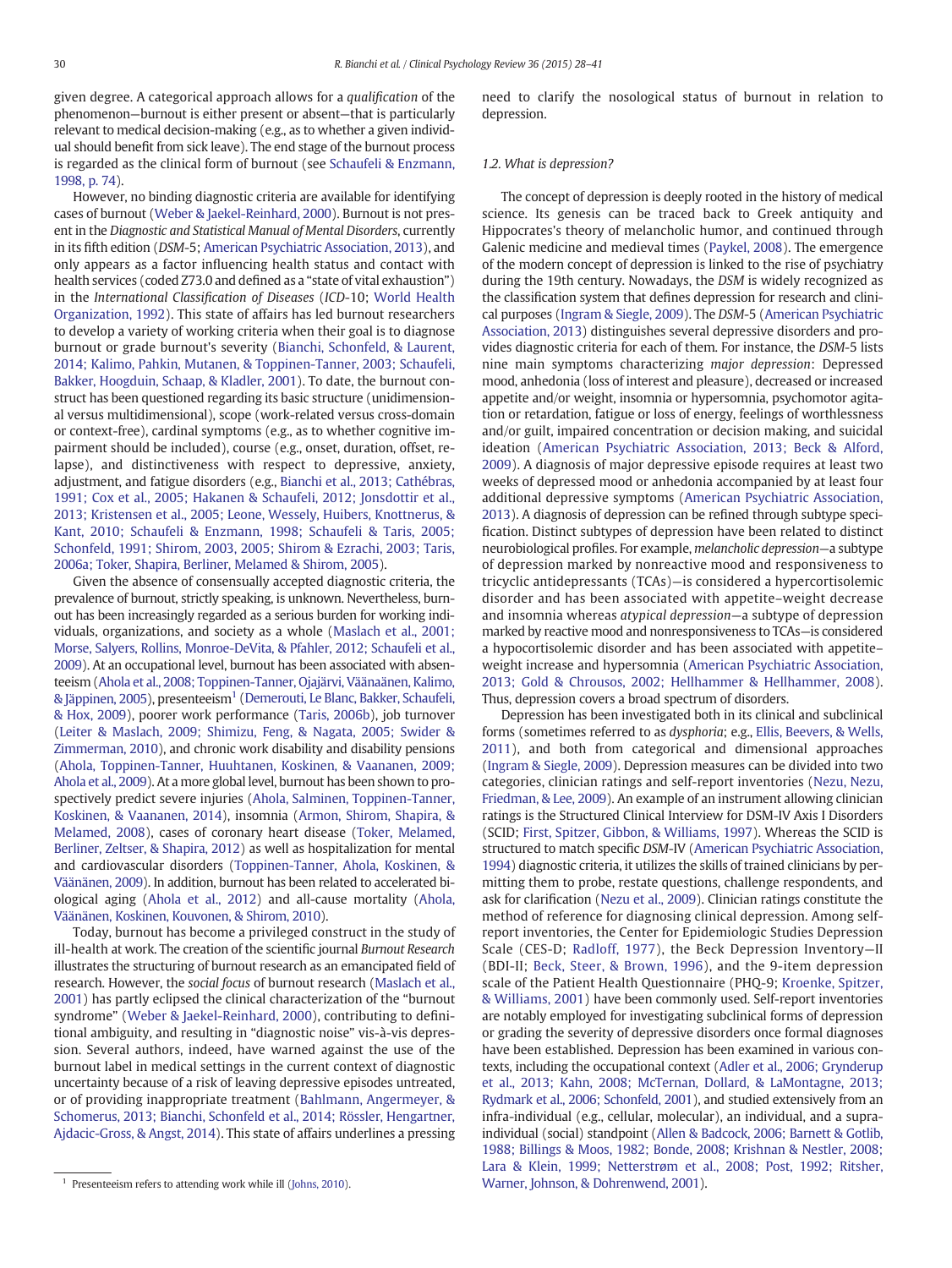<span id="page-3-0"></span>As in the etiology of burnout, unresolvable stress plays a central role in the etiology of depression (e.g., [Caspi et al., 2003; Daley, Hammen, &](#page-10-0) [Rao, 2000; Hammen, Brennan, Keenan-Miller, Hazel, & Najman, 2010;](#page-10-0) [Leonard, 2010](#page-10-0); regarding work stress and depression, see [Melchior](#page-11-0) [et al., 2007; Stansfeld & Candy, 2006; Tennant, 2001; Wang, 2005;](#page-11-0) [Wang et al., 2012\)](#page-11-0). The sustained impossibility of controlling one's environment and actively neutralizing stressors is a key pathogenic factor in many theories of depression ([Abramson, Metalsky, & Alloy, 1989; Allen](#page-9-0) [& Badcock, 2006; Beck & Alford, 2009; Hill, Hellemans, Verma, Gorzalka,](#page-9-0) [& Weinberg, 2012; Laborit, 1993; Nesse, 2000; Peterson, Maier, &](#page-9-0) [Seligman, 1993; Seligman, 1972, 1975; Ursin & Eriksen, 2004](#page-9-0)). [Sapolsky \(2004\)](#page-12-0) affirmed that "it is impossible to understand either the biology or psychology of major depressions without recognizing the critical role played in the disease by stress" (p. 271). [Thase \(2009\)](#page-12-0) noted that "(…) most, if not all, forms of depression involve dysfunctional adaptations of the brain systems that regulate adaptations to stress" (p. 188). Depression is a nodal public health problem. In the United States, 17% of adults experience at least one episode of major depression during their life [\(Kessler et al., 2005](#page-11-0)).

# 1.3. Structure of the present article

In the present article, the issue of the burnout–depression overlap is first addressed from a theoretical viewpoint through an analysis of the way the added value of the burnout construct has been presented and justified so far (for an overview, see Table 1). In the second part of the paper, findings from empirical studies that examined the link between burnout and depression are synthesized in order to determine whether the distinctiveness of burnout has been clearly demonstrated (for an overview, see Table 2). Throughout the paper, future avenues of investigation are outlined based on gaps identified in current literature.

# 2. Method

A systematic literature search was carried out in PubMed, PsycINFO, and IngentaConnect to October 2014 using the conjunction of keywords "burnout AND depression." The following filters were applied: "English language," "peer-reviewed journals," and "humans." To be included in the present literature review, an article had to inform the comparison of burnout with depression. The systematic search was accompanied of a hand search based on the literature referenced in the retained articles. A total of 92 studies were included, divided into 67 cross-sectional studies ([Table A.1](#page-7-0)) and 25 longitudinal studies ([Table A.2\)](#page-8-0). The different steps of the literature selection are summarized in Fig. 1.

# 3. Conceptual and theoretical considerations

At the heart of the distinction between burnout and depression lies the idea that burnout—at least initially—is job-related and situation-specific whereas depression is context-free and pervasive (e.g., [Freudenberger & Richelson, 1980; Iacovides et al., 2003; Maslach](#page-10-0) [et al., 2001; Shirom, 2005; Warr, 1987](#page-10-0)). Following this line of reasoning,

#### Table 1

Overview of the conceptually-examined overlap between burnout and depression.

- 1. In a dimensional approach, it is unclear how burnout as a process is conceived to differ from a process of depression.
- 2. In a categorical approach, it is unclear how burnout as a state is conceived to differ from a state of depression.
- 3. Associating burnout with a job-related scope does not guarantee its nosological distinctiveness with respect to depression.
- 4. The largely atheoretical origin of the burnout construct seems to be still an obstacle to its differentiation.
- 5. The arbitrariness surrounding the field-dominating definition of burnout is fundamentally problematic.

# Table 2

Overview of the empirically-examined overlap between burnout and depression.

- 1. Burnout is associated with a depressive clinical picture.
- 2. Burnout is substantially correlated to depressive symptoms, pointing to considerable overlap of burnout with depression.
- 3. Burnout has been distinguished from depressive symptoms using factor analysis. 4. Burnout seems to be both predicting and predicted by depressive symptoms,
- following a circular causal pathway. 5. The investigation of the biological embodiment of burnout is currently inconclusive because the heterogeneity of depression is overlooked.
- 6. The extent to which job-specific and generic factors discriminate burnout from depression is unclear.
- 7. History of clinical depression is a risk factor for both new depression and burnout.

burnout and depression would fundamentally differ in scope [\(Maslach](#page-11-0) [& Schaufeli, 1993](#page-11-0)), the former being relatively work-restricted, the latter domain-transcending. Thus, an individual could be initially burned out at work and functioning well in another domain, whereas depression would inevitably impregnate every situation of an individual's life ([Farber, 1983; Freudenberger & Richelson, 1980](#page-10-0)). This view, which is nearly as old as the burnout construct, has been widely adopted across the main conceptions of burnout (e.g., [Maslach et al.,](#page-11-0) [2001; Shirom, 2005\)](#page-11-0).

Despite its remarkable influence, however, the idea of a scopebased distinction between burnout and depression is problematic in several respects. First, if conceptualizing burnout and depression on a continuum (one is more or less burned out; one is more or less depressed), it should be noted that the early stages of the depression process can be domain-specific—for example, job-related—like the early stages of the burnout process (e.g., [Rydmark et al., 2006](#page-12-0)). Put differently, depression, like burnout, can originate in suffering at work and develop as occupational stress unfolds and intensifies. From this standpoint, therefore, "job-relatedness" is not discriminant. Second, if adopting a categorical, "all-or-nothing" approach to burnout and depression (one is burned out or not; one is depressed or not), it is worth observing that clinical burnout is pervasive in nature like clinical depression. Indeed, the state associated with clinical burnout (e.g., overwhelming exhaustion) and the correlates of this state (e.g., leaving one's job or receiving drug treatment) can de facto impact the whole life of the afflicted individual. As [Farber \(1983\)](#page-10-0) already put it, "burnout, if



Fig. 1. Overview of the different steps followed in the literature selection process.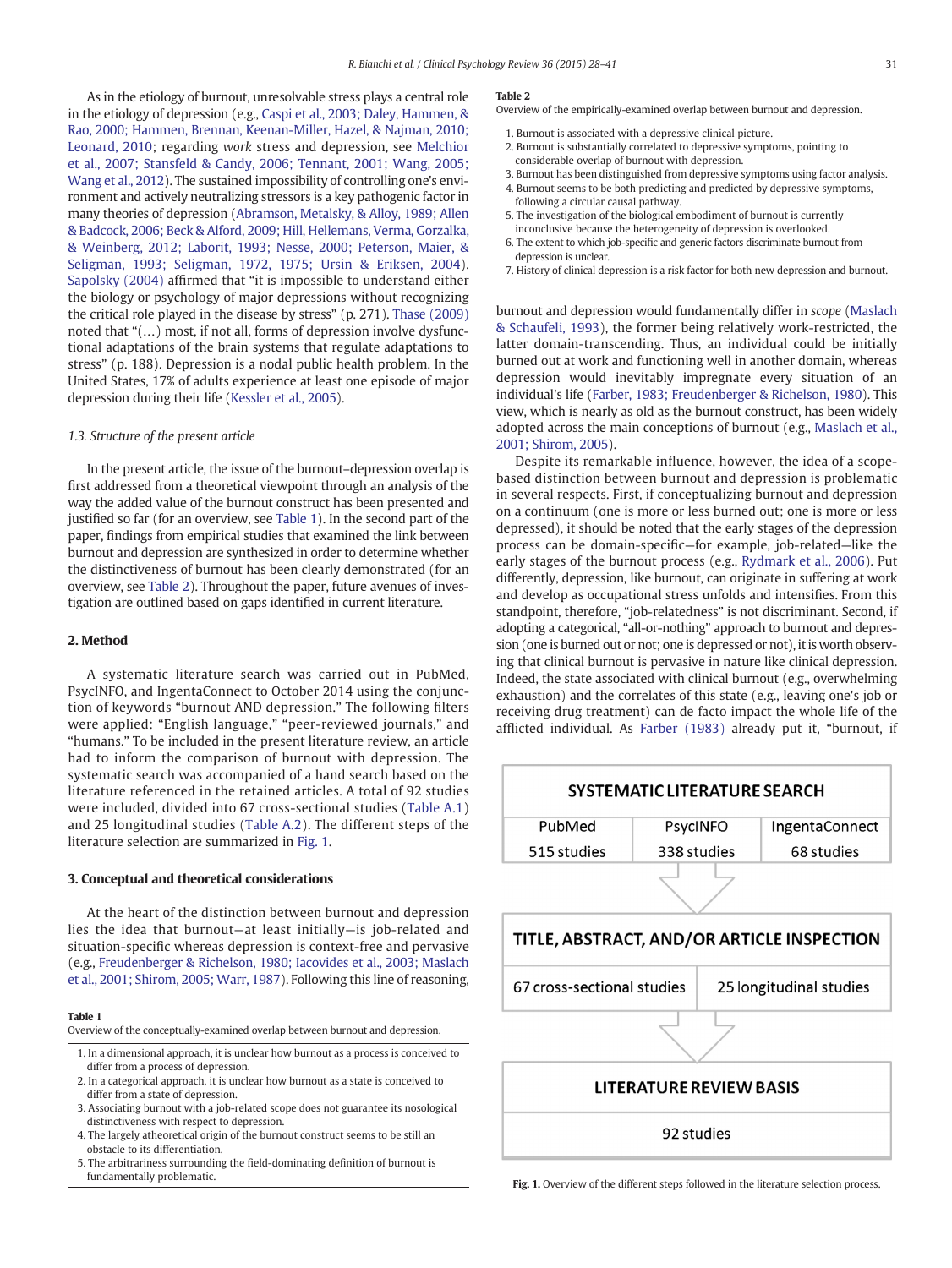continued unchecked, will invariably affect nonwork situations" (p. 14). Again, domain-specificity does not clearly discriminate burnout from depression. Third, attributing a given condition or disorder to a specific domain (e.g., work) does not change the nature of this condition or disorder. Then, if the only feature that could be invoked to distinguish burnout from depression at a theoretical level was "job-relatedness," it could be argued that burnout is an index of workplace depression [\(Kahn, 2008\)](#page-11-0)—a view that has been almost unanimously rejected by burnout researchers (for some notable exceptions, see [Hallsten, 1993;](#page-11-0) [Schonfeld, 1991](#page-11-0)). Lastly, the idea that burnout is, in its early stages, job-related and situation-specific whereas depression is contextfree and pervasive says nothing about what distinguishes the late stages of burnout from depression, leaving a key problem unresolved. All in all, the scope-based distinction between burnout and depression is thus open to question. From the premise that burnout is initially job-related and situation-specific does not follow the conclusion that burnout is phenomenologically or nosologically distinct from depression.

To summarize, gray areas subsist in the theoretical distinction between burnout and depression. It is unclear (a) how burnout as a process is conceived to differ from a process of depression (dimensional approach) and (b) how burnout as a state is conceived to differ from a state of depression (categorical approach). Importantly, a purely scope-based distinction between burnout and depression does not explain how burnout differs from work-related depression [\(Kahn, 2008; Rydmark et al., 2006](#page-11-0)). The dissipation of this conceptual fog should be high on the agenda of burnout researchers. Burnout originally emerged from a relatively atheoretical, "grass-roots" approach to occupational health [\(Maslach et al., 2001](#page-11-0)). Forty years later, these conditions of production seem to be still undermining burnout's differentiation.

### 4. Empirical and practical investigations

Having examined the burnout–depression overlap from a strictly conceptual standpoint, we now turn to empirical levels of analysis. Six questions will be successively dealt with:

- 1. Are burnout and depression distinguishable in terms of symptoms?
- 2. How are burnout and depression correlated?
- 3. Are burnout and depression distinguishable in factor analyses?
- 4. Does burnout predict depression and/or vice versa?
- 5. Can burnout and depression be distinguished at somatic and biological levels?
- 6. Are job-related versus generic factors discriminating burnout from depression?

Burnout was assessed with the MBI in about 8/10 of the studies under review ([Fig. A.1](#page-9-0)), confirming the predominance of this instrument in burnout research. A dimensional approach to burnout was adopted in a majority of the reviewed studies ([Fig. A.2](#page-9-0)).

# 4.1. Are burnout and depression distinguishable in terms of symptoms?

Burnout's clinical picture has often been presented in a way that is evocative of depression. For instance, [Schaufeli and Buunk \(2004\)](#page-12-0) indicate that "first and foremost, burnt-out individuals feel helpless, hopeless and powerless" (p. 399), a characterization of burnout which is reminiscent of the hopelessness theory of depression, based on the concept of learned helplessness [\(Abramson et al., 1989; Peterson et al.,](#page-9-0) [1993; Pryce et al., 2011; Seligman, 1972, 1975\)](#page-9-0). In a similar vein, [Maslach and Leiter \(1997\)](#page-11-0) emphasize that burnout is not only about the "presence of negative emotions" but also about the "absence of positive ones" (p. 28), linking burnout to the experience of depressed mood and anhedonia, the two core symptoms of depression [\(American](#page-9-0) [Psychiatric Association, 2013; Beck & Alford, 2009; Pryce et al., 2011](#page-9-0)). The proximity of descriptions of burnout to those of depression has

led some researchers to suggest that burnout may be more fruitfully conceptualized as depressive symptoms resulting from adverse work environments ([Schonfeld, 1991](#page-12-0)) or even to affirm that the state of burnout is "a form of depression" ([Hallsten, 1993, p. 99](#page-11-0); see [Glass &](#page-10-0) [McKnight, 1996; Schaufeli & Enzmann, 1998\)](#page-10-0). Other authors have advanced the view that burnout overlaps with depression at a symptom level but only to a limited extent (e.g., [Brenninkmeyer et al., 2001;](#page-10-0) [Iacovides et al., 2003](#page-10-0)).

Depressive symptoms of all sorts have in fact been observed in individuals with burnout (e.g., [Bianchi et al., 2013; Dyrbye et al., 2008;](#page-10-0) [Peterson et al., 2008; Soares et al., 2007; Takai et al., 2009;](#page-10-0) for reviews of early findings: [Kahill, 1988; Schaufeli & Enzmann, 1998](#page-11-0)). As an illustration, [Ahola et al. \(2005\)](#page-9-0) reported that about 53% of the participants displaying "severe" burnout ( $n = 78$ ) presented a depressive disorder. [Bianchi, Schonfeld et al. \(2014\)](#page-10-0) found that up to 90% of the individuals with burnout ( $n = 67$ ) met criteria for a provisional diagnosis of depression, depending on the degree of conservatism of the cutpoints defining burnout. In a study that directly compared depressive symptoms in a group of burned out workers ( $n = 46$ ) and a group of clinically depressed outpatients ( $n = 46$ ) using a DSM-based approach, [Bianchi](#page-10-0) [et al. \(2013\)](#page-10-0) observed no diagnostically significant difference between the two groups. No burned out participant appeared to be free of depressive symptoms. The association of burnout with depressive symptoms has been confirmed in longitudinal studies (e.g., [Glise et al.,](#page-10-0) [2012; Hätinen et al., 2009](#page-10-0)). In a study that adopted a person-centered approach and relied on both a cross-sectional and a three-wave, seven-year longitudinal design, [Ahola, Hakanen et al. \(2014\)](#page-9-0) found that burnout and depressive symptoms clustered and developed together. The authors concluded that "burnout could be used as an equivalent to depressive symptoms in work life" (p. 35), consistent with earlier, minority views of the burnout–depression overlap [\(Bianchi et al., 2013; Schonfeld, 1991\)](#page-10-0). Besides, it has been suggested that the pathophysiological changes underlying burnout may be less pronounced than those observed in major depression, notably with regard to executive functioning [\(Beck et al., 2013](#page-10-0)). However, studies comparing burnout and major depression directly are lacking. Finally, [Bianchi and Laurent \(2014\),](#page-10-0) in a recent eye-tracking study ( $n = 54$ ), observed that burnout and depression predicted similar patterns of attentional alterations, consisting in increased attention for dysphoric stimuli and decreased attention for positive stimuli. Burnout and depression appeared to be interchangeable predictors of these alterations, pointing out structural similarities between burnout and depression.

To date, isolating substantial differences between burnout and depression at a symptom level has been challenging. Burnout seems irreducible to the symptoms comprised by its dimensions (e.g., exhaustion, cynicism, and lack of professional efficacy). For instance, [Bianchi et al.'s](#page-10-0) [\(2013\)](#page-10-0) study suggests that burned out workers can exhibit the full array of depressive symptoms, consistent with the view that burnout symptoms are components of a wider depressive syndrome rather than the constituents of a separate entity. Evidently, the degree of symptom overlap observed between burnout and depression is a function of the way burnout and depression are defined. When adopting a categorical approach to burnout, the cutpoints used for identifying burnout are thus central. Pending consensual diagnostic criteria for burnout, we recommend that future categorical research privilege cutoff scores that closely reflect formal definitions of burnout. The state of burnout is not a transient response to an occasional challenge that could appear and disappear from one day to another [\(Schaufeli & Buunk, 2004](#page-12-0)). On the contrary, a burned out worker is supposed to be "constantly overwhelmed, stressed and exhausted" ([Leiter & Maslach, 2005, p. 2](#page-11-0)) and the state of burnout is conceptualized as "a final stage in a breakdown in adaptation that results from the long-term imbalance of demands and resources" [\(Schaufeli & Buunk, 2004, p. 389\)](#page-12-0). Consequently, liberal cutoff scores associated with low symptom frequencies should be avoided when interested in isolating cases of burnout (see also [Schaufeli & Enzmann, 1998, p. 58](#page-12-0)). Based on this reasoning, it is likely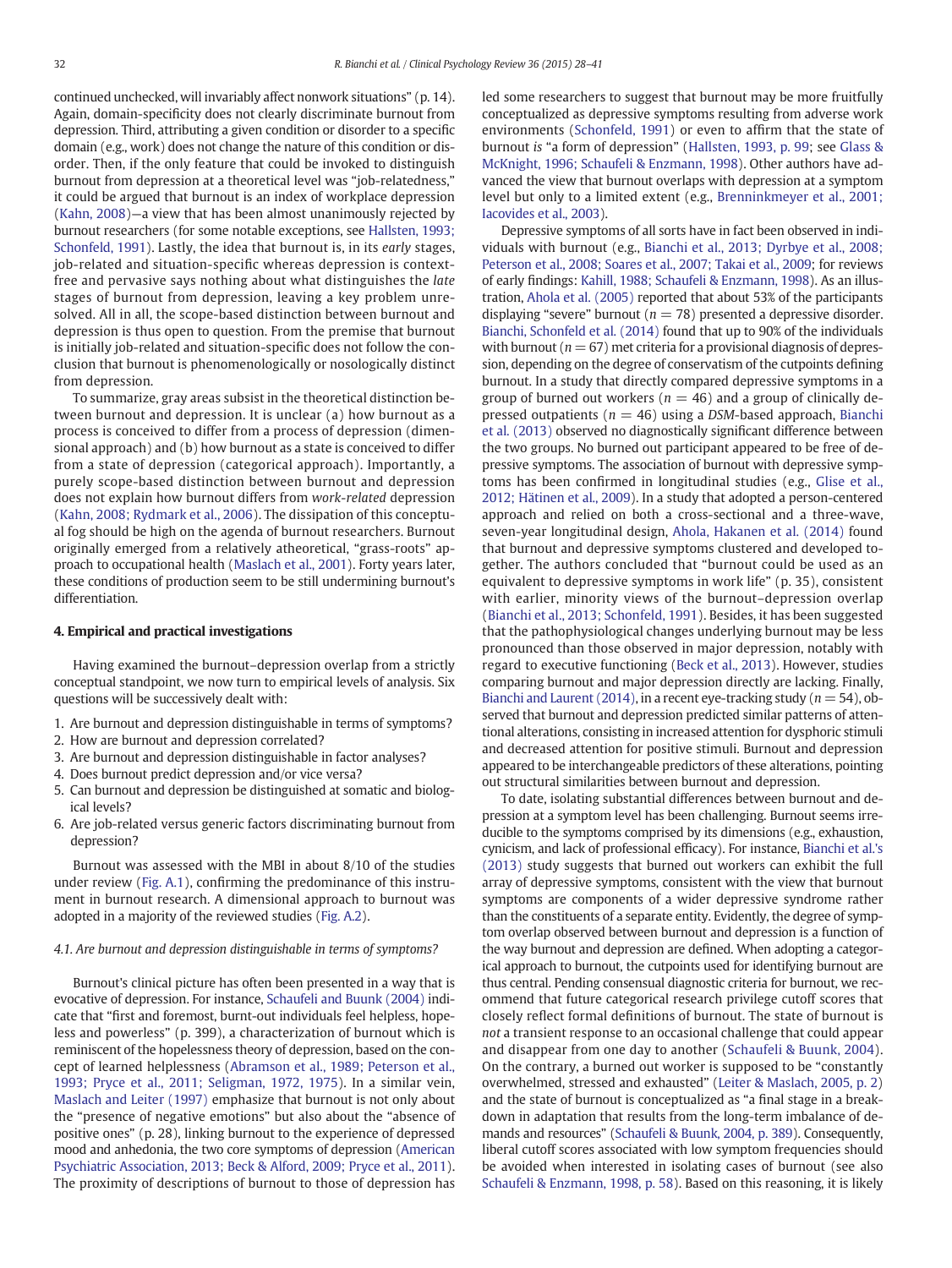that some of the past categorical studies (e.g., [Ahola et al., 2005](#page-9-0)) underestimated the overlap of (fully developed) burnout with (clinical) depression.

### 4.2. How are burnout and depression correlated?

A positive correlation between burnout and depression has been reported in numerous studies. This usual finding [\(Glass & McKnight,](#page-10-0) [1996; Schaufeli & Enzmann, 1998; Schaufeli, Enzmann, & Girault,](#page-10-0) [1993\)](#page-10-0) has been replicated in many occupational groups and work or work-like contexts by using different measures of burnout (e.g., MBI, BM, SMBM) and depression (e.g., CES-D, BDI) and by placing burnout and depression side by side in various ways (e.g., based on global scores or sub-scores related to specific dimensions). Among the three most studied components of burnout, emotional exhaustion shows the strongest link to depression with moderate to high correlations. The link of depression with depersonalization and reduced personal accomplishment tends to be weaker, with low to moderate correlations being generally highlighted. Correlations above .60 are frequently observed between MBI's global scores and measures of depression (e.g.,  $r = .68$ ) in [Bianchi et al.'s \(2013\)](#page-10-0) study). Such results are of course dependent on the weight allocated to each subscale of the MBI in the global score computation (e.g., [Ahola, Hakanen et al., 2014](#page-9-0)). When assessed with the BM, burnout is found to be highly correlated to depression (e.g.,  $r = .67$  in [Takai et al.'s \(2009\)](#page-12-0) study). Correlation coefficients between SMBM-assessed burnout and depression measured contemporaneously range from .50 to .60. Moderate to high correlations are observed between depression and the components of burnout (exhaustion and disengagement) as assessed by the OLBI.

An often overlooked point regarding the correlation of burnout and depression is that in many studies using the MBI, emotional exhaustion, the core component of burnout, is more strongly related to depression than to the other two components of burnout (depersonalization and reduced personal accomplishment). For instance, in studies by [Landsbergis](#page-11-0) [\(1988\),](#page-11-0) [Glass et al. \(1993\),](#page-10-0) [Sears et al. \(2000\)](#page-12-0), [Brenninkmeyer et al.](#page-10-0) [\(2001\),](#page-10-0) and [Steinhardt et al. \(2011\),](#page-12-0) the correlation between emotional exhaustion and depression was higher than the correlation between emotional exhaustion and reduced personal accomplishment. In a longitudinal study of 1964 dentists by [Hakanen and Schaufeli \(2012\),](#page-11-0) emotional exhaustion was more highly correlated to depression than to depersonalization at three different measurement times over a sevenyear period. In a similar vein, [Bianchi et al. \(2013\)](#page-10-0), based on a sample of 1648 teachers, found that emotional exhaustion was more strongly linked to depression than to both depersonalization and reduced personal accomplishment. Such results, which have been frequently reported (see also [Bakker et al., 2000; Bianchi, Schonfeld et al., 2014\)](#page-10-0), question the pertinence of the dimensions that have been initially chosen to define burnout as a syndrome ([Schaufeli, 2003; Shirom & Melamed, 2006](#page-12-0); see also [Van Dam et al., 2013](#page-13-0)). Crucially, the reason for considering depersonalization and reduced personal accomplishment more cardinal features of burnout than "classical" depressive symptoms is unclear.

#### 4.3. Are burnout and depression distinguishable in factor analyses?

At first glance, dimensions of burnout resemble depressive features [\(Leiter & Durup, 1994; Schonfeld, 1991](#page-11-0)). For instance, exhaustion overlaps with fatigue and loss of energy in depression on its physical side, and with depressed mood on its emotional side, as illustrated by MBI's items such as "I feel like I'm at the end of my rope" or "I feel used up at the end of a workday" ([Maslach & Jackson, 1981; Maslach et al.,](#page-11-0) [1996\)](#page-11-0). Notwithstanding these apparent similarities, most studies that factor-analyzed burnout and depression scales concluded that burnout was a distinct entity (e.g., [Bakker et al., 2000; Glass et al., 1993; Leiter](#page-10-0) [& Durup, 1994; Schaufeli et al., 2001; Toker & Biron, 2012](#page-10-0)). As an example, based on a sample of 307 healthcare workers, [Leiter and Durup](#page-11-0) [\(1994\)](#page-11-0) conducted confirmatory factor analyses (CFAs) of the MBI, the BDI, and the depression-dejection subscale of the Profile of Mood States (POMS). CFAs resulted in a two second-order factor model suggesting the discriminant validity of burnout and depression. [Bakker et al.](#page-10-0) [\(2000\)](#page-10-0), factor-analyzing the MBI's and the CES-D's items in a study including 154 teachers, distinguished among the three subscales of the MBI and two, three, or four subscales of the CES-D. It should be noted that burnout has been difficult to disentangle from depression when assessed with the BM ([Schaufeli et al., 2001; Shirom & Ezrachi, 2003\)](#page-12-0).

Most factoring studies concluded that burnout can be psychometrically distinguished from depression. However, two observations should be made. First, how the factoring played out in these studies may be less related to content (burnout versus depression) than to how the time frames and response alternatives of the items are structured in the scales of interest ([Bowling, 2005\)](#page-10-0). As an illustration, the time frame of MBI items (a few times a year [1], monthly [2], ..., every day [7]) is quite different from that of CES-D items, which apply to the previous week (less than one day [0], 1–2 days [1], …, 5–7 days [3]; [Bakker](#page-10-0) [et al., 2000\)](#page-10-0). A similar limitation applies when the MBI is confronted to either the BDI or the POMS ([Leiter & Durup, 1994\)](#page-11-0). Second, the ICD-10 criteria for neurasthenia ([World Health Organization, 1992;](#page-13-0) neurasthenia is coded F48.0 and is part of the "other neurotic disorders" category) have sometimes been used as a diagnostic guideline for assessing burnout [\(Schaufeli et al., 2001](#page-12-0)), thus replacing possible overlap between burnout and depression by definitional overlap between burnout and neurasthenia (see also [Roelofs, Verbraak, Keijsers, de](#page-12-0) [Bruin, & Schmidt, 2005](#page-12-0)). It is worth remembering that neurasthenia was first described in the second part of the 19th century ([Beard,](#page-10-0) [1869\)](#page-10-0) and is already distinguished from depression in the ICD-10 [\(World Health Organization, 1992](#page-13-0)). Put differently, if burnout is equated with neurasthenia by definition, there is much less of an issue around the burnout–depression distinction but simultaneously, the burnout construct becomes a copy of a 145-year-old preexisting notion.

# 4.4. Does burnout predict depression and/or vice versa?

It has been hypothesized that burnout may be a phase in the development of depression, but also that depression may negatively influence the experience of work and generate burnout; this has led to conceive circular influences between burnout and depression (e.g., [Ahola &](#page-9-0) [Hakanen, 2007; Ahola et al., 2006\)](#page-9-0). Both hypotheses have been empirically supported, by cross-sectional and longitudinal studies. Studies dealing with the predictive value of burnout and depression typically focused on subclinical forms of burnout and depression.

The association of burnout with depression has been observed in numerous cross-sectional studies (e.g., [Baba et al., 1999; Bakker et al.,](#page-10-0) [2000; Dorz et al., 2003; Glass et al., 1993; Korkeila et al., 2003;](#page-10-0) [Mutkins et al., 2011; Nyklí](#page-10-0)ček & Pop, 2005). Given the limitations inherent to cross-sectional designs with regard to temporal precedence, several longitudinal studies have been carried out, especially during the last decade. Only studies in which the baseline levels of the outcome variable were statistically controlled for are presented here.

The expected reciprocal causation between burnout and depression has been reported in four longitudinal studies ([Ahola & Hakanen, 2007;](#page-9-0) [McKnight & Glass, 1995; Salmela-Aro et al., 2009; Toker & Biron, 2012](#page-9-0)). For instance, [Toker and Biron \(2012\),](#page-12-0) in a three-wave, 40-month study involving 1632 employees, found that an increase in depression from time 1 to time 2 predicted an increase in burnout from time 2 to time 3, and vice versa. The authors detected no significant difference in strength between the effect of an increase in job burnout on a subsequent increase in depression, and vice versa.

Five longitudinal studies reported a unidirectional relationship with burnout predicting depression ([Armon et al., 2014; Hakanen &](#page-9-0) [Schaufeli, 2012; Hakanen et al., 2008; Salmela-Aro et al., 2009; Shin](#page-9-0) [et al., 2013\)](#page-9-0). For example, in their three-wave, seven-year study comprising 1964 dentists, [Hakanen and Schaufeli \(2012\)](#page-11-0) concluded that burnout predicted depression rather the other way around. Given that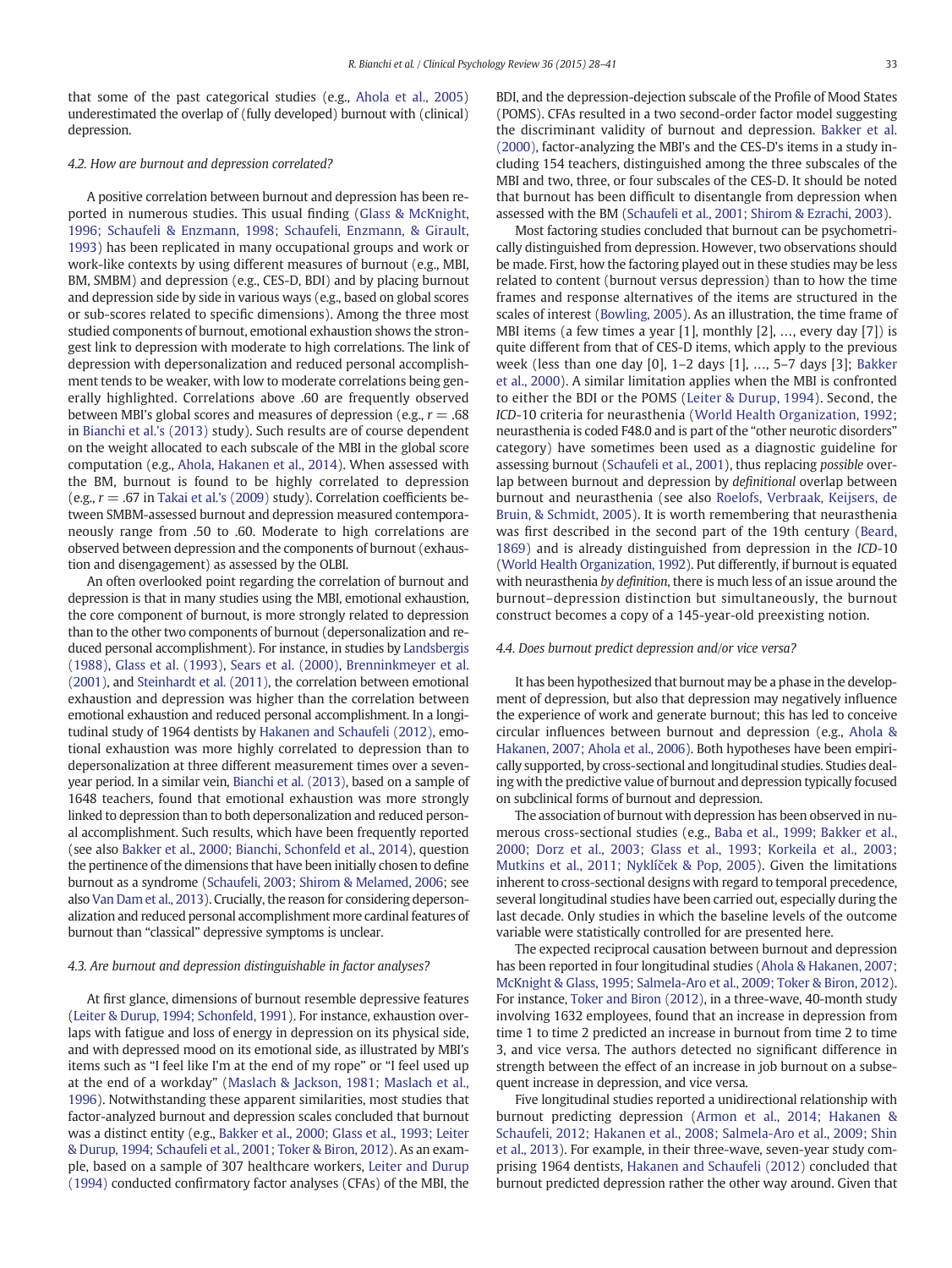depression is likely to (a) decrease the resources of the worker to meet the demands of his/her job and (b) darken the worker's view of his/her job, an effect of depressive symptoms on burnout could be expected [\(Adler et al., 2006; Ahola & Hakanen, 2007](#page-9-0)). The reason why such an effect was not observed in [Hakanen and Schaufeli's \(2012\)](#page-11-0) study is left to be clarified (see also [Hakanen et al., 2008\)](#page-11-0). Bi-directional links were checked for in those studies, except in [Armon et al.'s \(2014\)](#page-9-0) study.

Lastly, three longitudinal studies reported a one-direction link from depression to burnout [\(Armon et al., 2012; Campbell et al., 2010;](#page-10-0) [Salmela-Aro et al., 2008\)](#page-10-0). In a seven-wave, ten-year study involving 297 university students (at the time of the first measurement), [Salmela-Aro et al. \(2008\)](#page-12-0) found that participants with a highdepression trajectory exhibited more burnout in the long run than those with a low- or a moderate-depression trajectory, suggesting that depression may be a risk factor for burnout. Bi-directional links were tested in none of these three studies.

In sum, a circular causal relationship may exist between burnout and depression. However, the findings are heterogeneous. Differences in follow-up duration, the number of waves of measurement, and theoretical and statistical approaches are likely to account for a great part of this heterogeneity. Regardless of their specific theoretical frameworks and subsequent hypotheses, future studies should systematically provide bi-directional analyses when examining the relationship between burnout and depression to avoid biasing conclusions toward one direction or another. It should be noted, finally, that studies designed to determine whether burnout predicts depression and/or the other way round acknowledge the premise that burnout and depression are two different entities. Such studies, thus, tend to endorse the burnout–depression distinction rather than to test it.

# 4.5. Can burnout and depression be distinguished at somatic and biological levels?

In the last decade, research dedicated to the embodiment of burnout has grown. Burnout being regarded as a product of chronic stress, the systems known to be altered in chronic stress—including the cardiovascular, immune, and endocrine systems—have constituted objects of investigation. The SMBM-related conception of burnout [\(Shirom, 2003](#page-12-0)) has prevailed over the field-dominating, MBI-related conception of burnout ([Maslach et al., 2001](#page-11-0)) in the study of the somatic and biological manifestations of burnout.

[Landsbergis \(1988\)](#page-11-0) found that burnout and depression were similarly linked to self-reported symptoms of coronary heart disease (CHD;  $n = 289$ ); moderate, positive correlations emerged. [Grossi](#page-10-0) [et al. \(2003\)](#page-10-0) observed that, compared to women with low burnout  $(n = 20)$ , those with high burnout  $(n = 43)$  manifested higher levels of tumor necrosis factor alpha (a pro-inflammatory agent) and glycated hemoglobin (a marker of plasma glucose concentration), independently of depression. [Toker et al. \(2005\)](#page-12-0) showed that in women  $(n = 630)$ , burnout, but not depression, was positively associated with microinflammation (expressed by heightened concentrations of high-sensitivity C-reactive protein [hs-CRP] and fibrinogen) whereas in men ( $n = 933$ ) depression, but not burnout, was positively associated with hs-CRP and fibrinogen concentrations. [Toker et al. \(2012\),](#page-12-0) in a 1–8 year(s) prospective study involving 8838 employees (3126 women), found that baseline burnout was positively associated with incidence of CHD independently of depression—it is noteworthy that depression also constitutes an independent risk factor for CHD ([Goldston & Baillie, 2008; Rugulies, 2002; Suls & Bunde,](#page-10-0) [2005\)](#page-10-0). Like depression, burnout has been identified as a risk factor for type 2 diabetes ([Melamed, Shirom, Toker, & Shapira, 2006;](#page-11-0) [Mezuk, Eaton, Albrecht, & Golden, 2008; Sapolsky, 2004\)](#page-11-0). Lastly, depression and burnout may be similarly related to obesity although conflicting results have been produced [\(Armon, Shirom, Berliner,](#page-9-0) [Shapira, & Melamed, 2008; Kitaoka-Higashiguchi et al., 2009; Lu,](#page-9-0) [2007; Luppino et al., 2010](#page-9-0)).

In an attempt to distinguish burnout from depression, it has been argued that burnout was associated with hypocortisolism whereas depression was marked by hypercortisolism (see [Toker et al., 2012;](#page-12-0) see also [Marchand et al., 2014](#page-11-0)). Hypercortisolism, however, characterizes only a fraction of individuals presenting with the melancholic subtype of depression [\(Gold & Chrousos, 2002; Lamers et al., 2013\)](#page-10-0), and hypocortisolism has been related to atypical depression, another frequently-met subtype of depression [\(Hellhammer & Hellhammer,](#page-11-0) [2008; Lamers et al., 2013; Tops, Riese, Oldehinkel, Rijsdijk, and Ormel,](#page-11-0) [2008](#page-11-0)). Recent developmental models suggest that hypocortisolism may appear after a period of chronic, unresolvable stress accompanied by hypercortisolism, as part of an organism's response to the damaging effects of hypercortisolemia [\(Fries et al., 2005](#page-10-0)). Interestingly, atypical depression shares many other features with burnout, including the tendency to be chronic and the centrality of fatigue symptoms [\(American](#page-9-0) [Psychiatric Association, 2013; Quitkin, 2002; Shirom, 2005; Tops et al.,](#page-9-0) [2007\)](#page-9-0). Comparing cortisol metabolism in burnout and atypical depression may be a fruitful way to further study the burnout–depression overlap.

Although the somatic and biological levels of analysis seem to suggest some degree of discriminant validity of burnout and depression, the absence of subtyping in the study of depression precludes any definite conclusion. Given that opposite endocrine and vegetative profiles can be observed in depression depending on its subtypes, not considering these subtypes is a major limitation in this field of investigation.

# 4.6. Are job-related versus generic factors discriminating burnout from depression?

Burnout and depressive symptoms have been assessed in relation to a variety of job-specific and generic factors over the years (e.g., [Brenninkmeyer et al., 2001; Garbarino et al., 2013; Glass et al.,](#page-10-0) [1993; Landsbergis, 1988; Lopes Cardozo et al., 2012; Marchand &](#page-10-0) [Durand, 2011; Steinhardt et al., 2011\)](#page-10-0). While some studies suggest that burnout is preferentially associated with job-specific factors and depression with generic ones, other studies do not report such domain-dependent differences or reveal reversed patterns of results, with depression appearing as more strongly associated than burnout with job-specific factors. Overall, exhaustion, cynicism, and lack of professional efficacy are often differently linked to the factors of interest, making firm conclusions regarding the distinctiveness of burnout with respect to depression difficult to draw.

In support of the view that burnout might be primarily associated with job-specific factors, [Bakker et al. \(2000\),](#page-10-0) based on data from a sample of 154 teachers, reported that lack of reciprocity in private life predicted depression but not burnout whereas lack of reciprocity in occupational life predicted burnout and only indirectly depression. By contrast, in [Hakanen and Schaufeli's \(2012\)](#page-11-0) longitudinal study ( $n =$ 1964), dimensions of work engagement (vigor, dedication, and absorption) were more strongly correlated to dimensions of depression (negative attitudes and performance difficulties) than to dimensions of burnout (emotional exhaustion and depersonalization), exemplifying the possibility that job-related factors be primarily associated with depression. Lastly, [Toker and Biron \(2012\)](#page-12-0), in their 40-month survey of 1632 employees, showed that burnout and depression were similarly (and negatively) associated with physical activity. The authors documented a buffering effect of physical activity for both burnout and depression. Interestingly, although it has been advanced that symptoms of burnout manifest themselves in "normal" individuals who did not suffer from psychopathology before (see [Maslach et al., 2001, p. 404](#page-11-0); see also [Maslach & Schaufeli, 1993, p. 15\)](#page-11-0), several studies suggest that a history of depressive disorders, either personal or familial, is a risk factor for both burnout and depression ([Bianchi et al., 2013; Dahlin &](#page-10-0) Runeson, 2007; Nyklíč[ek & Pop, 2005; Rössler et al., 2014\)](#page-10-0).

Burnout and depression have been found to differ in their link to both job-specific and generic factors. However, the nature of this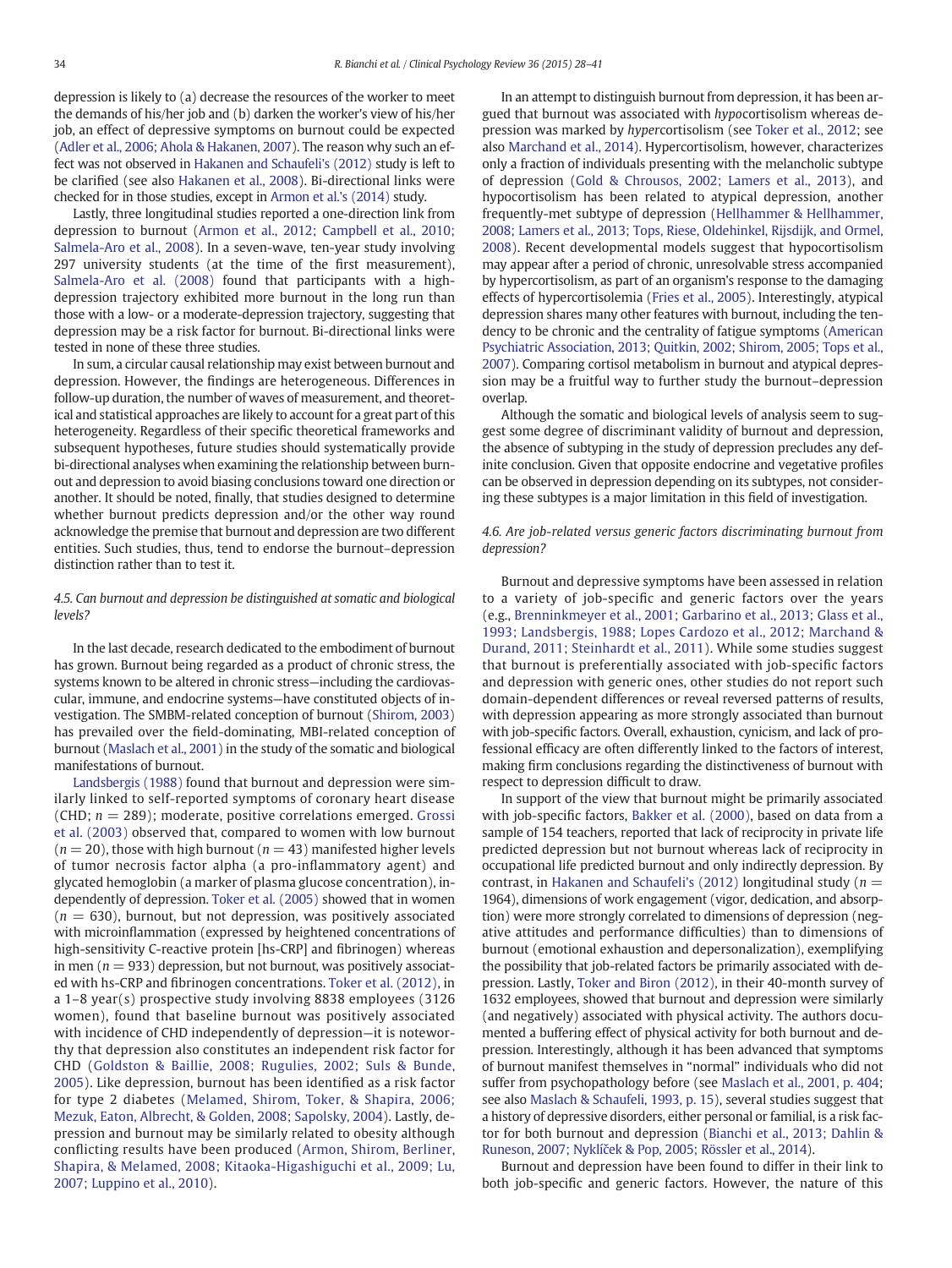<span id="page-7-0"></span>difference remains difficult to characterize, notably because burnout is seldom conceived as a unified entity. A particularly puzzling finding is the often-observed stronger connection between depression and jobspecific factors than between job-specific factors and burnout (e.g., [Hakanen & Schaufeli, 2012](#page-11-0)). Such an observation tends to confirm that the traditional, scope-based distinction between burnout and depression should be re-examined [\(Bianchi, Truchot, Laurent, Brisson, &](#page-10-0) [Schonfeld, 2014\)](#page-10-0). Furthermore, as in most areas of burnout research, studies dealing with (clinical) burnout and clinical depression are lacking. Whether vulnerability factors for depression also predispose to burnout remains largely unexplored. Investigating, for instance, the role of depressive attributions, dysfunctional attitudes or ruminative responses ([Joormann, 2009\)](#page-11-0) in the genesis of burnout may provide useful information about the burnout–depression overlap.

# 5. Conclusion

Relatively fragile from a strictly conceptual standpoint ([Table 1](#page-3-0)), the distinction between burnout and depression is partly supported by empirical research [\(Table 2](#page-3-0)). Close scrutiny of the available literature, however, suggests that the evidence for the singularity of the burnout phenomenon is inconsistent. The paucity of research on the relationship between the state of burnout and clinical depression and insufficient consideration of the heterogeneity of the spectrum of depressive disorders (e.g., between the melancholic and atypical subtypes of depression) constitute major limitations to current knowledge and prevent any definite conclusion regarding the burnout–depression overlap. Instead of comparing burnout to rather unspecified sets of depressive symptoms, we recommend that investigators take into account the plurality of depressive disorders in future research and, more particularly, that they further examine the link between burnout and atypical depression, given the endocrine and clinical similarities of the two entities [\(Bianchi, Schonfeld et al., 2014; Hellhammer & Hellhammer, 2008](#page-10-0)).

Besides, when attempting to distinguish burnout from depression, attention should be paid to not generalizing findings associated with the early stages of burnout to its late stages [\(Bianchi et al., 2013;](#page-10-0) [Ingram & Siegle, 2009](#page-10-0)). In order to deal with the current lack of consensual diagnostic criteria for burnout, conservative cutoff scores should be used when interested in isolating cases of burnout. Choosing cutoff scores corresponding to high frequencies of symptoms and, therefore, showing close adherence to formal definitions of the state of burnout can be considered a minimal precaution for avoiding spurious conclusions regarding the overlap of burnout with depression. The absence of consensual diagnostic criteria for burnout has led to a multiplication of the operationalizations of the burnout construct. The correction of this trend should be a priority for burnout researchers (see also [Shirom, 2005](#page-12-0)).

To close this article, we would like to draw attention to a fundamental question related to the conceptualization and measurement of burnout that may be critical to the issue of the burnout–depression overlap. The MBI has played a referential role in burnout research, influencing the growth of the whole field, and remains the privileged instrument for assessing burnout [\(Maslach et al., 2001; Schaufeli et al., 2009](#page-11-0)). However, as noted by [Schaufeli \(2003\),](#page-12-0) "the MBI is neither grounded in firm clinical observation nor based on sound theorizing" (p. 3; see also [Shirom,](#page-12-0) [2005](#page-12-0)). Instead, "it has been developed inductively by factor-analyzing a rather arbitrary set of items" [\(Schaufeli, 2003, p. 3](#page-12-0)). Examining the genesis of the MBI on this basis, one can reasonably wonder whether the initial definition of burnout ([Maslach & Jackson, 1981\)](#page-11-0) has not been elected prematurely, with the risk of having reified a conceptual chimera (see [Schaufeli & Enzmann, 1998, p. 188;](#page-12-0) see also Shirom & Melamed, 2006, pp. 178–179). Inevitably, the arbitrariness surrounding the elaboration of the MBI reappears as a central problem as soon as burnout is to be compared to other entities, depression in the present case. In the end, systematic clinical observation may be indispensable to clearly identify the singularity, if any, of the burnout phenomenon and decide whether a new nosological category is needed.

# Role of funding sources

No funding source involved.

#### Contributors

The first author conducted literature searches and wrote the initial draft of the manuscript. All authors contributed to review several versions of the manuscript and have approved the final manuscript.

#### Conflict of interest

The authors state that there is no conflict of interest.

# Appendix A

#### Table A.1

Cross-sectional studies dealing with the overlap of burnout and depression (67 studies; 58,785 participants).

| Studies (in chronological order)                         | Approach    | Burnout measurement | Depression measurement | Country     | $\boldsymbol{n}$ |
|----------------------------------------------------------|-------------|---------------------|------------------------|-------------|------------------|
| 1. Belcastro and Hays (1984)                             | Categorical | MBI                 | <b>TSCII</b>           | <b>USA</b>  | 265              |
| 2. Meier (1984)                                          | Dimensional | MBI/MBA             | CCD                    | <b>USA</b>  | 320              |
| 3. Firth, McIntee, McKeown, and Britton (1986)           | Dimensional | <b>MBI</b>          | <b>BDI-SF/SSS</b>      | UK          | 200              |
| 4. Firth et al. (1986)                                   | Dimensional | MBI                 | <b>BDI-SF/SSS</b>      | UK          | 200              |
| 5. Landsbergis (1988)                                    | Dimensional | <b>MBI</b>          | $ CS- SS $             | <b>USA</b>  | 289              |
| 6. Glass, McKnight, and Valdimarsdottir (1993)           | Dimensional | <b>MBI</b>          | <b>BDI</b>             | <b>USA</b>  | 162              |
| 7. Dell'Erba, Venturi, Rizzo, Porcù, and Pancheri (1994) | Categorical | <b>RBI</b>          | <b>RBI</b>             | Italy       | 109              |
| 8. Dion and Tessier (1994)                               | Dimensional | <b>MBI</b>          | <b>BDI</b>             | Canada      | 123              |
| 9. Leiter and Durup (1994)                               | Dimensional | <b>MBI</b>          | BDI/POMS (DD)          | Canada      | 307              |
| 10. Bellani et al. (1996)                                | Mixed       | <b>MBI</b>          | <b>IPAT-DS</b>         | Italy       | 194              |
| 11. Molassiotis and Haberman (1996)                      | Dimensional | <b>MBI</b>          | <b>HADS</b>            | <b>USA</b>  | 40               |
| 12. Martin et al. (1997)                                 | Mixed       | <b>MBI</b>          | CES-D                  | France      | 1200             |
| 13. Virginia (1998)                                      | Dimensional | <b>MBI</b>          | CES-D                  | <b>USA</b>  | 142              |
| 14. Baba, Galperin, and Lituchy (1999)                   | Dimensional | MBI                 | CES-D                  | SVG/TT      | 119              |
| 15. Iacovides, Fountoulakis, and Ierodiakonou (1999)     | Categorical | MBI                 | <b>ZSDS</b>            | Greece      | 368              |
| 16. Bakker et al. (2000)                                 | Dimensional | <b>MBI</b>          | CES-D                  | Netherlands | 154              |
| 17. Sears, Urizar, and Evans (2000)                      | Dimensional | <b>MBI</b>          | CES-D                  | <b>USA</b>  | 264              |
| 18. Brenninkmeyer, van Yperen, and Buunk (2001)          | Mixed       | <b>MBI</b>          | CES-D                  | Netherlands | 190              |
| 19. Schaufeli et al. (2001)                              | Mixed       | BM/MBI              | SCL-90                 | Netherlands | 139              |
| 20. Tselebis, Moulou, and Ilias (2001)                   | Dimensional | MBI                 | <b>BDI</b>             | Greece      | 79               |
| 21. Shanafelt, Bradley, Wipf, and Back (2002)            | Categorical | <b>MBI</b>          | PRIME-MD               | <b>USA</b>  | 115              |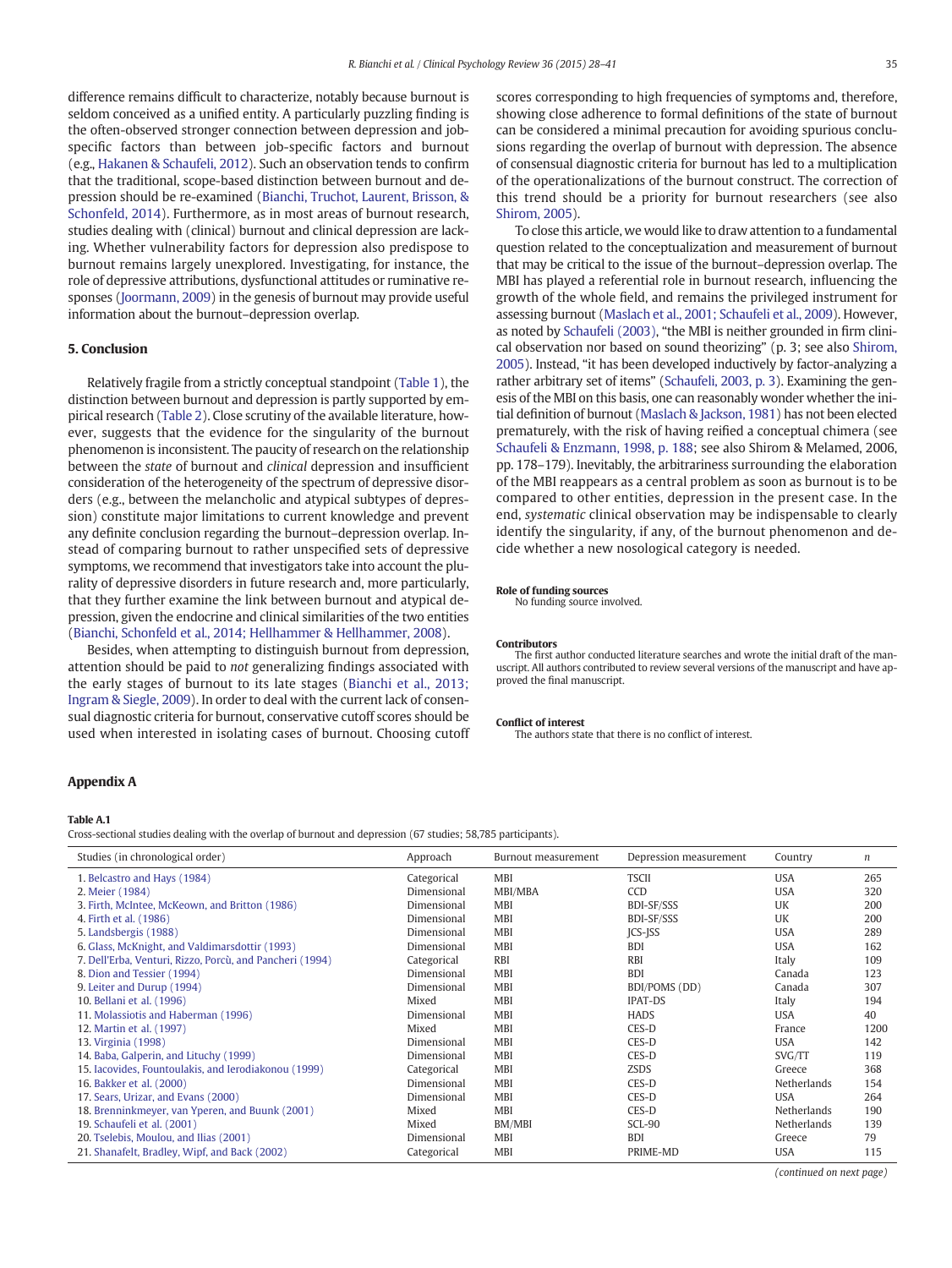# <span id="page-8-0"></span>Table A.1 (continued)

| Studies (in chronological order)                                  | Approach    | Burnout measurement | Depression measurement | Country     | $\boldsymbol{n}$ |
|-------------------------------------------------------------------|-------------|---------------------|------------------------|-------------|------------------|
| 22. Dorz, Novara, Sica, and Sanavio (2003)                        | Dimensional | MBI                 | <b>DO</b>              | Italy       | 528              |
| 23. Grossi, Perski, Evengård, Blomkvist, and Orth-Gomér (2003)    | Mixed       | BM/MBI/SMBM         | <b>BDI</b>             | Sweden      | 63               |
| 24. Korkeila et al. (2003)                                        | Mixed       | <b>MBI</b>          | SSS                    | Finland     | 294              |
| 25. Shirom and Ezrachi (2003)                                     | Dimensional | BM                  | ZSDS-R                 | Israel      | 704              |
| 26. Ahola et al. (2005)                                           | Categorical | MBI-GS              | <b>CIDI</b>            | Finland     | 3276             |
| 27. Nyklíček and Pop (2005)                                       | Mixed       | MBI-GS              | <b>EDS</b>             | Netherlands | 3385             |
| 28. Toker, Shapira, Berliner, Melamed, and Shirom (2005)          | Mixed       | <b>SMBM</b>         | PHQ-9                  | Israel      | 1563             |
| 29. Ahola et al. (2006)                                           | Categorical | MBI-GS              | BDI-II/CIDI            | Finland     | 3270             |
| 30. Becker, Milad, and Klock (2006)                               | Categorical | <b>MBI</b>          | CES-D                  | <b>USA</b>  | 125              |
| 31. Cresswell and Eklund (2006)                                   | Dimensional | ABQ/MBI-GS          | <b>DASS</b>            | New Zealand | 392              |
| 32. Middeldorp, Cath, and Boomsma (2006)                          | Dimensional | MBI-GS              | YASR (AD)              | Netherlands | 5317             |
| 33. Mohammadi (2006)                                              | Dimensional | MBI                 | <b>SCL-90</b>          | Iran        | 300              |
| 34. Murphy, Duxbury, and Higgins (2006)                           | Dimensional | MBI-Mod             | <b>HDLF-DMS</b>        | Canada      | 2507             |
| 35. Ahola et al. (2007)                                           | Categorical | MBI-GS              | <b>NRPP</b>            | Finland     | 3276             |
| 36. Raggio and Malacarne (2007)                                   | Dimensional | <b>MBI</b>          | <b>POMS</b>            | Italy       | 50               |
| 37. Soares, Grossi, and Sundin (2007)                             | Categorical | <b>SMBM</b>         | GHQ-12                 | Sweden      | 3591             |
| 38. Peterson et al. (2008)                                        | Mixed       | <b>OLBI</b>         | <b>HADS</b>            | Sweden      | 3719             |
| 39. Papastylianou, Kaila, and Polychronopoulos (2009)             | Dimensional | MBI                 | CES-D                  | Greece      | 562              |
| 40. Takai et al. (2009)                                           | Mixed       | BM                  | BDI-II                 | Japan       | 84               |
| 41. Waldman et al. (2009)                                         | Categorical | <b>MBI</b>          | BDI-II                 | Argentina   | 210              |
| 42. Zhong et al. (2009)                                           | Dimensional | MBI-GS              | <b>BDI</b>             | China       | 300              |
| 43. Bakir, Ozer, Ozcan, Cetin, and Fedai (2010)                   | Dimensional | <b>MBI</b>          | <b>BDI</b>             | Turkey      | 377              |
| 44. Brand et al. (2010)                                           | Dimensional | TS                  | TS                     | Switzerland | 2231             |
| 45. Tourigny, Baba, and Wang (2010)                               | Dimensional | <b>MBI</b>          | CES-D                  | Japan/China | 789              |
| 46. Marchand and Durand (2011)                                    | Dimensional | MBI-GS              | BDI/GHQ-12             | Canada      | 410              |
| 47. Mutkins, Brown, and Thorsteinsson (2011)                      | Dimensional | <b>MBI</b>          | <b>DASS</b>            | Australia   | 80               |
| 48. Steinhardt, Smith Jaggars, Faulk, and Gloria (2011)           | Dimensional | MBI                 | CES-D                  | <b>USA</b>  | 267              |
| 49. Chang, Eddins-Folensbee, and Coverdale (2012)                 | Categorical | MBI-Mod             | PHQ-2                  | <b>USA</b>  | 336              |
| 50. Gil-Monte (2012)                                              | Dimensional | SpaBI               | ZSDS                   | Spain       | 700              |
| 51. Govardhan, Pinelli, and Schnatz (2012)                        | Mixed       | MBI                 | CES-D                  | <b>USA</b>  | 57               |
| 52. Young, Fang, Golshan, Moutier, and Zisook (2012)              | Mixed       | MBI-SS              | PHO-9                  | <b>USA</b>  | 2059             |
| 53. Basaran, Karadavut, Uneri, Balbaloglu, and Atasoy (2013)      | Mixed       | MBI                 | <b>BDI</b>             | Turkey      | 206              |
| 54. Bianchi et al. (2013)                                         | Mixed       | MBI                 | BDI-II                 | France      | 1704             |
| 55. De Oliveira et al. (2013)                                     | Categorical | MBI-Mod             | <b>HANDS</b>           | <b>USA</b>  | 1508             |
| 56. Garbarino, Cuomo, Chiorri, and Magnavita (2013)               | Mixed       | MBI                 | <b>BDI</b>             | Italy       | 289              |
| 57. Gayman and Bradley (2013)                                     | Dimensional | SSS                 | CES-D-Mod              | <b>USA</b>  | 825              |
| 58. Gerber, Lindwall, Lindegård, Börjesson, and Jonsdottir (2013) | Categorical | <b>SMBM</b>         | <b>HADS</b>            | Sweden      | 197              |
| 59. Lebensohn et al. (2013)                                       | Mixed       | <b>MBI</b>          | CES-D                  | <b>USA</b>  | 168              |
| 60. Mendel, Kissling, Reichhart, Buhner, and Hamann (2013)        | Categorical | $\overline{a}$      | $\overline{a}$         | Germany     | 748              |
| 61. Van Dam et al. (2013)                                         | Categorical | MBI-GS/SSI          | <b>MINI</b>            | Netherlands | 324              |
| 62. Whitebird, Asche, Thompson, Rossom, and Heinrich (2013)       | Mixed       | ProQoL-RIII         | PHQ-8                  | <b>USA</b>  | 547              |
| 63. Bianchi, Schonfeld et al. (2014)                              | Mixed       | <b>MBI</b>          | PHQ-9                  | France      | 5575             |
| 64. Bianchi and Laurent (2014)                                    | Dimensional | MBI/BM-SV           | BDI-II                 | France      | 54               |
| 65. Madathil, Heck, and Schuldberg (2014)                         | Dimensional | MBI                 | <b>BSI-Mod</b>         | <b>USA</b>  | 89               |
| 66. Marchand, Durand, Juster, and Lupien (2014)                   | Mixed       | MBI-GS              | <b>BDI-II</b>          | Canada      | 401              |
| 67. Rogers, Creed, and Searle (2014)                              | Dimensional | CBI                 | PHQ-2                  | Australia   | 349              |

ABQ: Athlete Burnout Questionnaire; BDI: Beck Depression Inventory; BDI-II: BDI—Second Edition; BDI-SF: BDI—Short Form; BM: Burnout Measure; BM-SV: Burnout Measure Short Version; BSI-Mod: Modified version of the Brief Symptom Inventory; CBI: Copenhagen Burnout Inventory; CCD: Costello-Comrey Depression scale; CES-D: Center for Epidemiologic Studies-Depression scale; CES-D-Mod: Modified version of the CES-D; CIDI: Composite International Diagnostic Interview; DASS: Depression Anxiety Stress Scale; DEPS: Depression Scale; DQ: Depression Questionnaire; EDS: Edinburgh Depression Scale; GHQ-12: General Health Questionnaire 12-item version; HADS: Hospital Anxiety and Depression Scale; HANDS: Harvard Department of Psychiatry/National Depression Screening Day Scale; IPAT-DS: Institute for Personality and Ability Testing Depression Scale; JCS-JSS: Job Content Survey–Job Strain Scales; MBA: Meier Burnout Assessment; MBI: Maslach Burnout Inventory; MBI-GS: MBI—General Survey; MBI-Mod: Modified version of the MBI; MBI-SS: MBI—Student Survey; MINI: Mini International Neuropsychiatric Interview; NRPP: National Register of Psychopharmacological Prescriptions; OLBI: Oldenburg Burnout Inventory; PHQ-2: Patient Health Questionnaire 2 item depression module; PHQ-8: PHQ 8-item depression module; PHQ-9: PHQ 9-item depression module; PRIME-MD: Primary Care Evaluation of Mental Disorders Procedure; POMS: Profile of Mood States; POMS (DD): POMS (Depression–Dejection); ProQoL-RIII: Professional Quality of Life Assessment R-III Scale; RBI: Rome Burnout Inventory; SpaBI: Spanish Burnout Inventory; SCL-90: Symptom Checklist 90; SMBM: Shirom–Melamed Burnout Measure; SSI: Semi-structured interview; SSS: Study-specific scale(s); SVG: Saint Vincent and the

#### Table A.2

Longitudinal studies dealing with the overlap of burnout and depression (25 studies; 36,334 participants).

| Studies (in chronological order)                         | Follow-up<br>duration | Approach    | Burnout<br>measurement | Depression<br>measurement | Country            | n       |
|----------------------------------------------------------|-----------------------|-------------|------------------------|---------------------------|--------------------|---------|
| 1. Greenglass and Burke (1990)                           | 1 year                | Dimensional | <b>MBI</b>             | HSCL.                     | Canada             | 361     |
| 2. McKnight and Glass (1995)                             | 2 years               | Dimensional | <b>MBI</b>             | <b>BDI</b>                | <b>USA</b>         | 100     |
| 3. De Lange, Taris, Kompier, Houtman, and Bongers (2004) | 4 years               | Mixed       | EE-Mod                 | CES-D                     | <b>Netherlands</b> | 668     |
| 4. Hätinen, Kinnunen, Pekkonen, and Aro (2004)           | 4 months              | Mixed       | MBI-GS                 | <b>BDI</b>                | Finland            | 128     |
| 5. Ahola and Hakanen (2007)                              | 3 years               | Categorical | <b>MBI</b>             | <b>BDI-SF</b>             | Finland            | 2555    |
| 6. Dahlin and Runeson (2007)                             | 3-4 years             | Categorical | OLBI                   | MDI/MINI                  | Sweden             | 80      |
| 7. Armon, Shirom, Berliner, Shapira, and Melamed (2008)  | 18 months             | Dimensional | <b>SMBM</b>            | PHQ-9                     | Israel             | 1064    |
| 8. Hakanen, Schaufeli, and Ahola (2008)                  | 3 years               | Dimensional | <b>MBI</b>             | <b>BDI-SF</b>             | Finland            | 2555    |
| 9. Salmela-Aro, Aunola, and Nurmi (2008)                 | 10 years              | Categorical | MBI-GS                 | BDI-R                     | Finland            | 297     |
| 10. Hätinen et al. (2009)                                | 18 months             | Categorical | MBI-GS                 | <b>BDI</b>                | Finland            | 85      |
| 11. Salmela-Aro, Savolainen, and Holopainen (2009)       | 1 year/3 years        | Dimensional | <b>SBI</b>             | <b>DEPS</b>               | Finland            | 658/597 |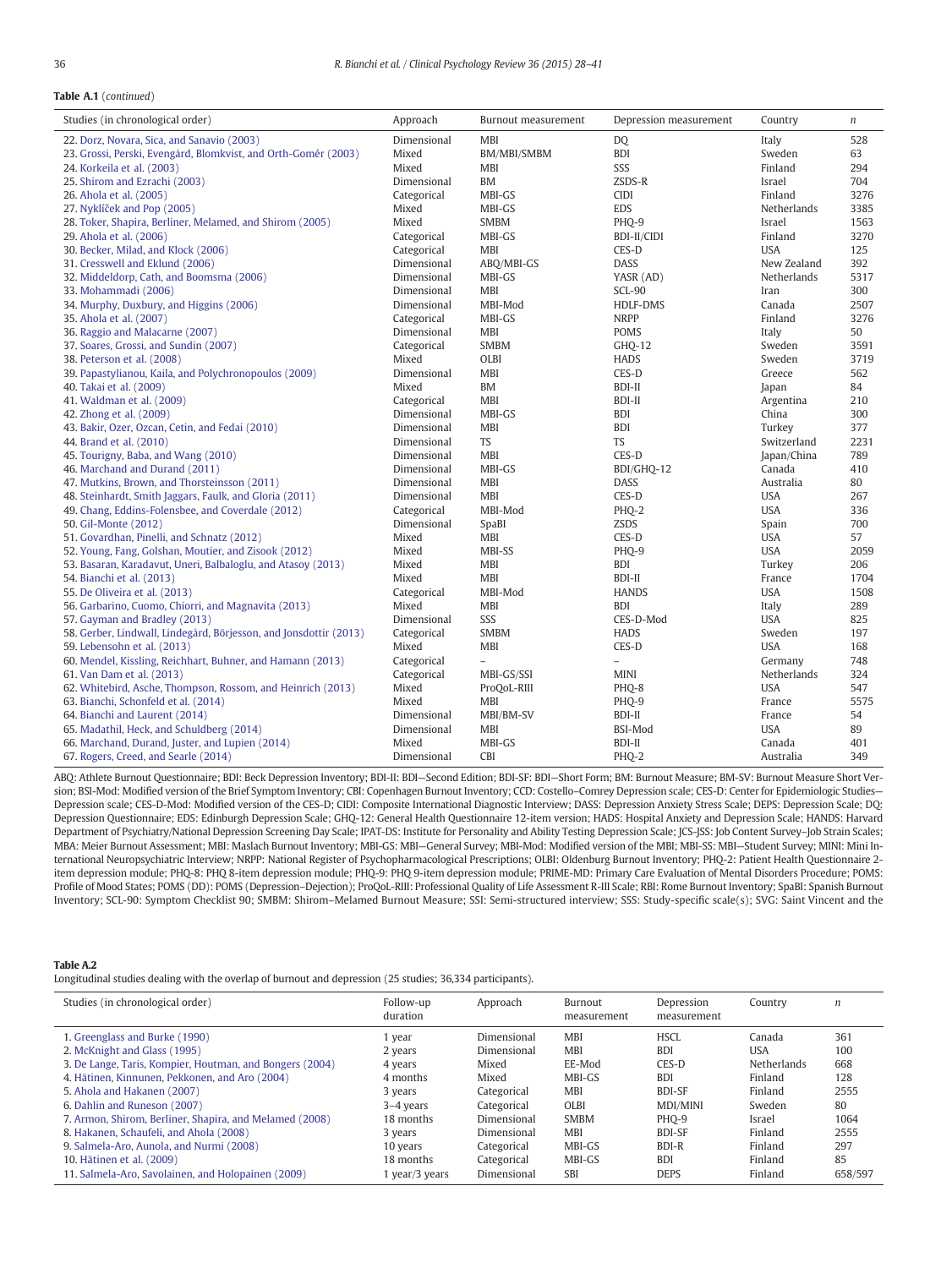# <span id="page-9-0"></span>Table A.2 (continued)

| Studies (in chronological order)                                | Follow-up<br>duration | Approach    | Burnout<br>measurement | Depression<br>measurement | Country     | n    |
|-----------------------------------------------------------------|-----------------------|-------------|------------------------|---------------------------|-------------|------|
| 12. Campbell, Prochazka, Yamashita, and Gopal (2010)            | 3 years               | Categorical | <b>MBI</b>             | PRIME-MD                  | <b>USA</b>  | 86   |
| 13. Nielsen et al. (2011)                                       | 1 year                | Categorical | <b>SBA</b>             | <b>SBA</b>                | Denmark     | 644  |
| 14. Armon, Shirom, and Melamed (2012)                           | 2 years               | Dimensional | <b>SMBM</b>            | PHQ-9                     | Israel      | 1105 |
| 15. Glise, Ahlborg, and Jonsdottir (2012)                       | 18 months             | Categorical | SMBM                   | SMI/HADS                  | Sweden      | 232  |
| 16. Hakanen and Schaufeli (2012)                                | 7 years               | Dimensional | MBI                    | <b>BDI-SF</b>             | Finland     | 1964 |
| 17. Lopes Cardozo et al. (2012)                                 | 6–18 months           | Mixed       | <b>MBI</b>             | HSCL-25                   | <b>USA</b>  | 212  |
| 18. Toker and Biron (2012)                                      | 40 months             | Dimensional | <b>SMBM</b>            | PHQ-9                     | Israel      | 1632 |
| 19. Toker et al. (2012)                                         | $1-8$ year(s)         | Dimensional | <b>SMBM</b>            | PHQ-9                     | Israel      | 8838 |
| 20. Beck, Gerber, Brand, Pühse, and Holsboer-Trachsler (2013)   | 3 months              | Categorical | MBI/SMBM               | <b>BDI</b>                | Switzerland | 24   |
| 21. Lindwall, Gerber, Jonsdottir, Börjesson, and Ahlborg (2013) | 6 years               | Mixed       | <b>SMBM</b>            | HADS                      | Sweden      | 3717 |
| 22. Shin, Noh, Jang, Park, and Lee (2013)                       | 1 year                | Dimensional | <b>MBI</b>             | CES-D                     | South Korea | 499  |
| 23. Ahola, Hakanen et al. (2014)                                | 7 years               | Mixed       | MBI                    | <b>BDI-SF</b>             | Finland     | 3255 |
| 24. Armon, Melamed, Toker, Berliner, and Shapira (2014)         | 18 months             | Dimensional | <b>SMBM</b>            | PHQ-8                     | Israel      | 4861 |
| 25. Idris, Dollard, and Yulita (2014)                           | 3 months              | Dimensional | EE-Mod                 | PHO-9                     | Malaysia    | 117  |

ANOVA: ANalysis Of VAriance; BDI: Beck Depression Inventory; BDI-R: BDI—Revised version; BDI-SF: BDI—Short Form; CES-D: Center for Epidemiologic Studies—Depression scale; DEPS: Depression Scale; EE-Mod: Modified version of the Emotional Exhaustion subscale of the Maslach Burnout Inventory; GEE: Generalized Estimating Equation; HADS: Hospital Anxiety and Depression Scale; HSCL: Hopkins Symptom Checklist; HSCL-25: HSCL 25-item version; MBI: Maslach Burnout Inventory; MBI-GS: MBI—General Survey; MDI: Major Depression Inventory; MINI: Mini International Neuropsychiatric Interview; OLBI: Oldenburg Burnout Inventory; PHQ-8: Patient Health Questionnaire 8-item depression module; PHQ-9: PHQ 9-item depression module; PRIME-MD: Primary Care Evaluation of Mental Disorders Procedure; SBA: Sickness Benefit Application form; SBI: School Burnout Inventory; SEM: Structural Equation Modeling; SMI: Structured Medical Interview; SMBM: Shirom–Melamed Burnout Measure; USA: United States of America.



Fig. A.1. Relative frequency of use  $(\%)$  of the main burnout measures. BM: Burnout Measure; MBI: Maslach Burnout Inventory; OLBI: Oldenburg Burnout Inventory; SMBM: Shirom–Melamed Burnout Measure.



Fig. A.2. Relative frequency of use (%) of dimensional, categorical, and mixed approaches to burnout and depression.

#### References

- Abramson, L.Y., Metalsky, G.I., & Alloy, L.B. (1989). [Hopelessness depression: A theory](http://refhub.elsevier.com/S0272-7358(15)00017-3/rf0815)[based subtype of depression.](http://refhub.elsevier.com/S0272-7358(15)00017-3/rf0815) Psychological Review, 96(2), 358–372.
- Adler, D.A., McLaughlin, T.J., Rogers, W.H., Chang, H., Lapitsky, L., & Lerner, D. (2006). [Job per](http://refhub.elsevier.com/S0272-7358(15)00017-3/rf0820)formance deficits due to depression. [American Journal of Psychiatry](http://refhub.elsevier.com/S0272-7358(15)00017-3/rf0820), 163(9), 1569–1576.
- Ahola, K., Gould, R., Virtanen, M., Honkonen, T., Aromaa, A., & Lönnqvist, J. (2009). [Occu](http://refhub.elsevier.com/S0272-7358(15)00017-3/rf0825)[pational burnout as a predictor of disability pension: A population-based cohort](http://refhub.elsevier.com/S0272-7358(15)00017-3/rf0825) study. [Occupational and Environmental Medicine](http://refhub.elsevier.com/S0272-7358(15)00017-3/rf0825), 66(5), 284–290.
- Ahola, K., & Hakanen, J. (2007). [Job strain, burnout, and depressive symptoms: A prospec](http://refhub.elsevier.com/S0272-7358(15)00017-3/rf0830)tive study among dentists. [Journal of Affective Disorders](http://refhub.elsevier.com/S0272-7358(15)00017-3/rf0830), 104(1), 103–110.
- Ahola, K., Hakanen, J., Perhoniemi, R., & Mutanen, P. (2014). [Relationship between burn](http://refhub.elsevier.com/S0272-7358(15)00017-3/rf59000)[out and depressive symptoms: A study using the person-centred approach.](http://refhub.elsevier.com/S0272-7358(15)00017-3/rf59000) Burnout [Research](http://refhub.elsevier.com/S0272-7358(15)00017-3/rf59000), 1(1), 29–37.
- Ahola, K., Honkonen, T., Isometsä, E., Kalimo, R., Nykyri, E., Aromaa, A., et al. (2005). [The](http://refhub.elsevier.com/S0272-7358(15)00017-3/rf0835) [relationship between job-related burnout and depressive disorders](http://refhub.elsevier.com/S0272-7358(15)00017-3/rf0835)—Results from [the Finnish Health 2000 Study.](http://refhub.elsevier.com/S0272-7358(15)00017-3/rf0835) Journal of Affective Disorders, 88(1), 55–62.
- Ahola, K., Honkonen, T., Kivimäki, M., Virtanen, M., Isometsä, E., Aromaa, A., et al. (2006). [Contribution of burnout to the association between job strain and depression: The](http://refhub.elsevier.com/S0272-7358(15)00017-3/rf0840) Health 2000 Study. [Journal of Occupational and Environmental Medicine](http://refhub.elsevier.com/S0272-7358(15)00017-3/rf0840), 48(10), 1023–[1030.](http://refhub.elsevier.com/S0272-7358(15)00017-3/rf0840)
- Ahola, K., Honkonen, T., Virtanen, M., Kivimäki, M., Isometsä, E., Aromaa, A., et al. (2007). [Interventions in relation to occupational burnout: The population-based health 2000](http://refhub.elsevier.com/S0272-7358(15)00017-3/rf159005) study. [Journal Of Occupational And Environmental Medicine / American College Of](http://refhub.elsevier.com/S0272-7358(15)00017-3/rf159005) [Occupational And Environmental Medicine](http://refhub.elsevier.com/S0272-7358(15)00017-3/rf159005), 49(9), 943–952.
- Ahola, K., Kivimäki, M., Honkonen, T., Virtanen, M., Koskinen, S., Vahtera, J., et al. (2008). [Occupational burnout and medically certi](http://refhub.elsevier.com/S0272-7358(15)00017-3/rf0845)fied sickness absence: A population-based study of Finnish employees. [Journal of Psychosomatic Research](http://refhub.elsevier.com/S0272-7358(15)00017-3/rf0845), 64(2), 185–193.
- Ahola, K., Salminen, S., Toppinen-Tanner, S., Koskinen, A., & Vaananen, A. (2014). [Occupa](http://refhub.elsevier.com/S0272-7358(15)00017-3/rf0850)[tional burnout and severe injuries: An eight-year prospective cohort study among](http://refhub.elsevier.com/S0272-7358(15)00017-3/rf0850) [Finnish forest industry workers.](http://refhub.elsevier.com/S0272-7358(15)00017-3/rf0850) Journal of Occupational Health, 55(6), 450–457.
- Ahola, K., Sirén, I., Kivimäki, M., Ripatti, S., Aromaa, A., Lönnqvist, J., et al. (2012). [Work](http://refhub.elsevier.com/S0272-7358(15)00017-3/rf0855)[related exhaustion and telomere length: A population-based study.](http://refhub.elsevier.com/S0272-7358(15)00017-3/rf0855) PLoS ONE, 7(7), e40186
- Ahola, K., Toppinen-Tanner, S., Huuhtanen, P., Koskinen, A., & Vaananen, A. (2009). [Occupational burnout and chronic work disability: An eight-year cohort study on](http://refhub.elsevier.com/S0272-7358(15)00017-3/rf0860) [pensioning among Finnish forest industry workers.](http://refhub.elsevier.com/S0272-7358(15)00017-3/rf0860) Journal of Affective Disorders, 115(1–[2\), 150](http://refhub.elsevier.com/S0272-7358(15)00017-3/rf0860)–159.
- Ahola, K., Väänänen, A., Koskinen, A., Kouvonen, A., & Shirom, A. (2010). [Burnout as a pre](http://refhub.elsevier.com/S0272-7358(15)00017-3/rf0865)[dictor of all-cause mortality among industrial employees: A 10-year prospective](http://refhub.elsevier.com/S0272-7358(15)00017-3/rf0865) register-linkage study. [Journal of Psychosomatic Research](http://refhub.elsevier.com/S0272-7358(15)00017-3/rf0865), 69(1), 51–57.
- Allen, N.B., & Badcock, P.B.T. (2006). [Darwinian models of depression: A review of evolu](http://refhub.elsevier.com/S0272-7358(15)00017-3/rf0870)[tionary accounts of mood and mood disorders.](http://refhub.elsevier.com/S0272-7358(15)00017-3/rf0870) Progress in Neuro-Psychopharmacology [and Biological Psychiatry](http://refhub.elsevier.com/S0272-7358(15)00017-3/rf0870), 30(5), 815–826.
- American Psychiatric Association (1994). [Diagnostic and statistical manual of mental](http://refhub.elsevier.com/S0272-7358(15)00017-3/rf0875) disorders [\(4th ed.\). Washington, DC: Author.](http://refhub.elsevier.com/S0272-7358(15)00017-3/rf0875)
- American Psychiatric Association (2013). [Diagnostic and statistical manual of mental](http://refhub.elsevier.com/S0272-7358(15)00017-3/rf0880) disorders [\(5th ed.\). Washington, DC: Author.](http://refhub.elsevier.com/S0272-7358(15)00017-3/rf0880)
- Armon, G., Melamed, S., Toker, S., Berliner, S., & Shapira, I. (2014). [Joint effect of chronic](http://refhub.elsevier.com/S0272-7358(15)00017-3/rf0885) [medical illness and burnout on depressive symptoms among employed adults.](http://refhub.elsevier.com/S0272-7358(15)00017-3/rf0885) [Health Psychology](http://refhub.elsevier.com/S0272-7358(15)00017-3/rf0885), 33(3), 264–272.
- Armon, G., Shirom, A., Berliner, S., Shapira, I., & Melamed, S. (2008). [A prospective study of](http://refhub.elsevier.com/S0272-7358(15)00017-3/rf0890) [the association between obesity and burnout among apparently healthy men and](http://refhub.elsevier.com/S0272-7358(15)00017-3/rf0890) women. [Journal of Occupational Health Psychology](http://refhub.elsevier.com/S0272-7358(15)00017-3/rf0890), 13(1), 43–57.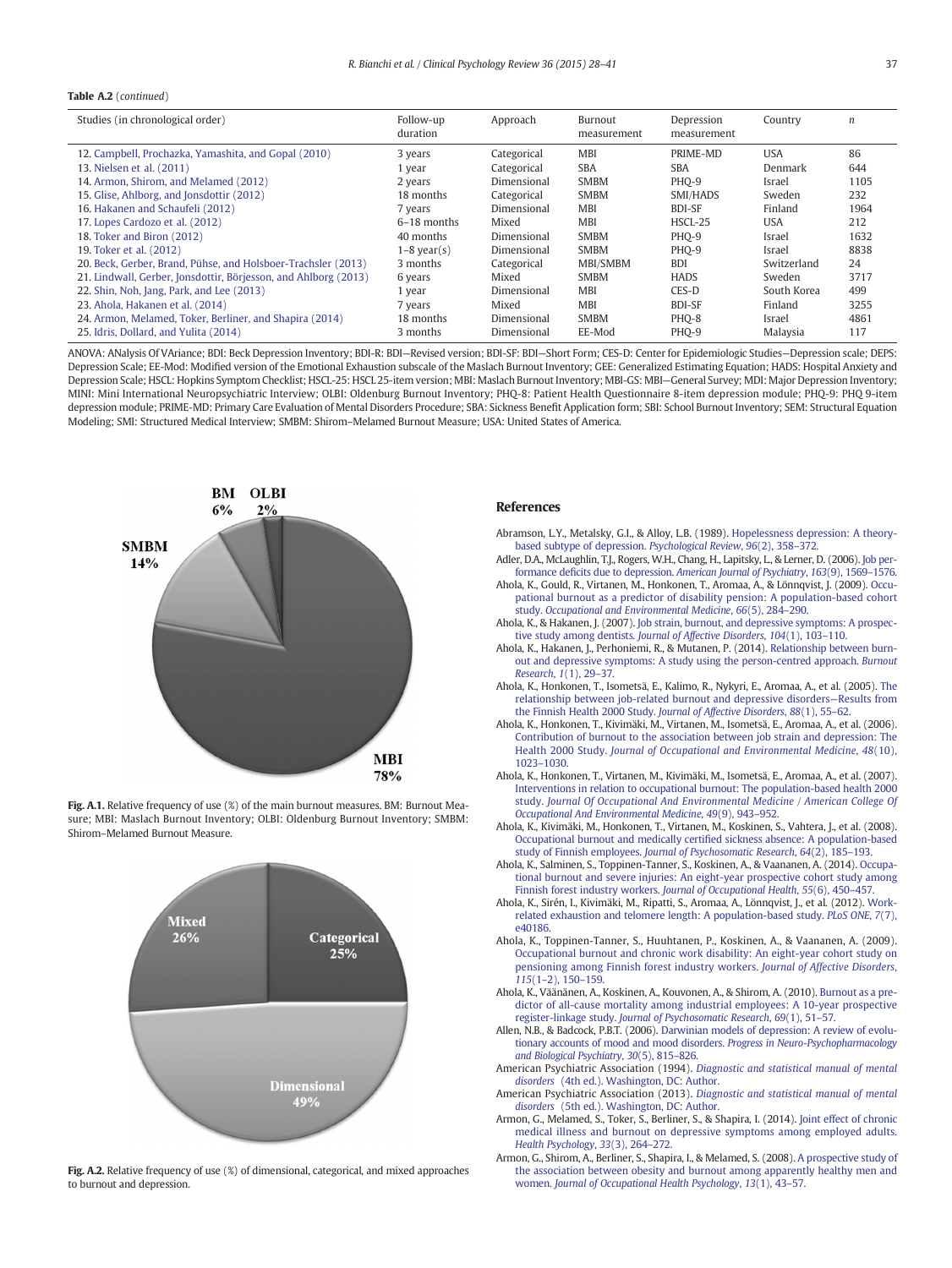- <span id="page-10-0"></span>Armon, G., Shirom, A., & Melamed, S. (2012). [The Big Five personality factors as predictors](http://refhub.elsevier.com/S0272-7358(15)00017-3/rf0895) [of changes across time in burnout and its facets.](http://refhub.elsevier.com/S0272-7358(15)00017-3/rf0895) Journal of Personality, 80(2), 403–[427.](http://refhub.elsevier.com/S0272-7358(15)00017-3/rf0895)
- Armon, G., Shirom, A., Shapira, I., & Melamed, S. (2008). [On the nature of burnout](http://refhub.elsevier.com/S0272-7358(15)00017-3/rf0900)–insom[nia relationships: A prospective study of employed adults.](http://refhub.elsevier.com/S0272-7358(15)00017-3/rf0900) Journal of Psychosomatic [Research](http://refhub.elsevier.com/S0272-7358(15)00017-3/rf0900), 65(1), 5–12.
- Baba, V.V., Galperin, B.L., & Lituchy, T.R. (1999). [Occupational mental health: A study of](http://refhub.elsevier.com/S0272-7358(15)00017-3/rf0905) [work-related depression among nurses in the Caribbean.](http://refhub.elsevier.com/S0272-7358(15)00017-3/rf0905) International Journal of [Nursing Studies](http://refhub.elsevier.com/S0272-7358(15)00017-3/rf0905), 36(2), 163–169.
- Bahlmann, J., Angermeyer, M.C., & Schomerus, G. (2013). "Burnout" statt "[Depression](http://refhub.elsevier.com/S0272-7358(15)00017-3/rf0005)" eine [Strategie zur Vermeidung von Stigma? \[Calling it](http://refhub.elsevier.com/S0272-7358(15)00017-3/rf0005) "burnout" instead of "depression" — A [strategy to avoid stigma?\]](http://refhub.elsevier.com/S0272-7358(15)00017-3/rf0005) Psychiatrische Praxis, 40(2), 78–82.
- Bakir, B., Ozer, M., Ozcan, C. T., Cetin, M., & Fedai, T. (2010). [The association between burn](http://refhub.elsevier.com/S0272-7358(15)00017-3/rf9010)[out, and depressive symptoms in a Turkish military nurse sample.](http://refhub.elsevier.com/S0272-7358(15)00017-3/rf9010) Bulletin of Clinical [Psychopharmacology](http://refhub.elsevier.com/S0272-7358(15)00017-3/rf9010), 20(2), 160–163.
- Bakker, A.B., Schaufeli, W.B., Demerouti, E., Janssen, P.P.M., Van Der Hulst, R., & Brouwer, J. (2000). [Using equity theory to examine the difference between burnout and depres-](http://refhub.elsevier.com/S0272-7358(15)00017-3/rf0010)sion. [Anxiety, Stress & Coping](http://refhub.elsevier.com/S0272-7358(15)00017-3/rf0010), 13(3), 247-268.
- Barnett, P.A., & Gotlib, I.H. (1988). [Psychosocial functioning and depression:](http://refhub.elsevier.com/S0272-7358(15)00017-3/rf0015) [Distinguishing among antecedents, concomitants, and consequences.](http://refhub.elsevier.com/S0272-7358(15)00017-3/rf0015) Psychological [Bulletin](http://refhub.elsevier.com/S0272-7358(15)00017-3/rf0015), 104(1), 97–126.
- Basaran, A., Karadavut, K. I., Uneri, S. O., Balbaloglu, O., & Atasoy, N. (2013). [The effect of](http://refhub.elsevier.com/S0272-7358(15)00017-3/rf2000) [having a children with cerebral palsy on quality of life, burn-out, depression and](http://refhub.elsevier.com/S0272-7358(15)00017-3/rf2000) anxiety scores: A comparative study. [European Journal of Physical and Rehabilitation](http://refhub.elsevier.com/S0272-7358(15)00017-3/rf2000) [Medicine](http://refhub.elsevier.com/S0272-7358(15)00017-3/rf2000).
- Beard, G. (1869). [Neurasthenia or nervous exhaustion.](http://refhub.elsevier.com/S0272-7358(15)00017-3/rf0020) Boston Medical and Surgical Journal, 3[\(13\), 217](http://refhub.elsevier.com/S0272-7358(15)00017-3/rf0020)–221.
- Beck, A.T., & Alford, B.A. (2009). [Depression: Causes and treatment](http://refhub.elsevier.com/S0272-7358(15)00017-3/rf0025) (2nd ed.). Philadelphia, [PA: University of Pennsylvania Press.](http://refhub.elsevier.com/S0272-7358(15)00017-3/rf0025)
- Beck, J., Gerber, M., Brand, S., Pühse, U., & Holsboer-Trachsler, E. (2013). [Executive](http://refhub.elsevier.com/S0272-7358(15)00017-3/rf0035) [function performance is reduced during occupational burnout but can recover to](http://refhub.elsevier.com/S0272-7358(15)00017-3/rf0035) the level of healthy controls. [Journal of Psychiatric Research](http://refhub.elsevier.com/S0272-7358(15)00017-3/rf0035), 47(11), 1824–1830.
- Beck, A.T., Steer, R.A., & Brown, G.K. (1996). [Manual for the BDI-II.](http://refhub.elsevier.com/S0272-7358(15)00017-3/rf0030) San Antonio, TX: [Psychological Corporation.](http://refhub.elsevier.com/S0272-7358(15)00017-3/rf0030)
- Becker, J. L., Milad, M. P., & Klock, S. C. (2006). [Burnout, depression, and career satisfac](http://refhub.elsevier.com/S0272-7358(15)00017-3/rf9000)[tion: Cross-sectional study of obstetrics and gynecology residents.](http://refhub.elsevier.com/S0272-7358(15)00017-3/rf9000) American Journal [of Obstetrics and Gynecology](http://refhub.elsevier.com/S0272-7358(15)00017-3/rf9000), 195(5), 1444–1449.
- Belcastro, P. A., & Hays, L. C. (1984). [Ergophilia... ergophobia... ergo... burnout?](http://refhub.elsevier.com/S0272-7358(15)00017-3/rf9030) Professional [Psychology: Research and Practice](http://refhub.elsevier.com/S0272-7358(15)00017-3/rf9030), 15(2), 260–270.
- Bellani, M. L., Furlani, F., Gnecchi, M., Pezzotta, P., Trotti, E. M., & Bellotti, G. G. (1996). [Burnout and related factors among HIV/AIDS health care workers.](http://refhub.elsevier.com/S0272-7358(15)00017-3/rf209005) AIDS Care, 8(2), 207–[221.](http://refhub.elsevier.com/S0272-7358(15)00017-3/rf209005)
- Bianchi, R., Boffy, C., Hingray, C., Truchot, D., & Laurent, E. (2013). [Comparative symptom](http://refhub.elsevier.com/S0272-7358(15)00017-3/rf0040)[atology of burnout and depression.](http://refhub.elsevier.com/S0272-7358(15)00017-3/rf0040) Journal of Health Psychology, 18(6), 782–787.
- Bianchi, R., & Laurent, E. (2014). Emotional information processing in depression and burnout: An eye-tracking study. European Archives of Psychiatry and Clinical Neuroscience Online first publication (October 9). [http://dx.doi.org/10.1007/s00406-014-0549-x](http://dx.doi.org/).
- Bianchi, R., Schonfeld, I.S., & Laurent, E. (2014). [Is burnout a depressive disorder? A re](http://refhub.elsevier.com/S0272-7358(15)00017-3/rf0045)[examination with special focus on atypical depression.](http://refhub.elsevier.com/S0272-7358(15)00017-3/rf0045) International Journal of Stress [Management](http://refhub.elsevier.com/S0272-7358(15)00017-3/rf0045), 21(4), 307–324.
- Bianchi, R., Truchot, D., Laurent, E., Brisson, R., & Schonfeld, I.S. (2014). [Is burnout](http://refhub.elsevier.com/S0272-7358(15)00017-3/rf0050) [solely job-related? A critical comment.](http://refhub.elsevier.com/S0272-7358(15)00017-3/rf0050) Scandinavian Journal of Psychology, 55[\(4\), 357](http://refhub.elsevier.com/S0272-7358(15)00017-3/rf0050)–361.
- Billings, A.C., & Moos, R.H. (1982). [Psychosocial theory and research on depression: An in](http://refhub.elsevier.com/S0272-7358(15)00017-3/rf0055)[tegrative framework and review.](http://refhub.elsevier.com/S0272-7358(15)00017-3/rf0055) Clinical Psychology Review, 2(2), 213–237.
- Bonde, J.P.E. (2008). [Psychosocial factors at work and risk of depression: A systematic re](http://refhub.elsevier.com/S0272-7358(15)00017-3/rf0060)view of the epidemiological evidence. [Occupational and Environmental Medicine](http://refhub.elsevier.com/S0272-7358(15)00017-3/rf0060), 65[\(7\), 438](http://refhub.elsevier.com/S0272-7358(15)00017-3/rf0060)–445.
- Bowling, A. (2005). Mode [of questionnaire administration can have serious effects on](http://refhub.elsevier.com/S0272-7358(15)00017-3/rf0065) data quality. [Journal of Public Health](http://refhub.elsevier.com/S0272-7358(15)00017-3/rf0065), 27(3), 281–291.
- Brand, S., Beck, J., Hatzinger, M., Harbaugh, A., Ruch, W., & Holsboer-Trachsler, E. (2010). [Associations between satisfaction with life, burnout-related emotional and physical](http://refhub.elsevier.com/S0272-7358(15)00017-3/rf9040) exhaustion, and sleep complaints. [The World Journal of Biological Psychiatry](http://refhub.elsevier.com/S0272-7358(15)00017-3/rf9040), 11(5), 744–[754.](http://refhub.elsevier.com/S0272-7358(15)00017-3/rf9040)
- Brenninkmeijer, V., & van Yperen, N.W. (2003). [How to conduct research on burnout: Ad](http://refhub.elsevier.com/S0272-7358(15)00017-3/rf0070)[vantages and disadvantages of a unidimensional approach in burnout research.](http://refhub.elsevier.com/S0272-7358(15)00017-3/rf0070) [Occupational and Environmental Medicine](http://refhub.elsevier.com/S0272-7358(15)00017-3/rf0070), 60(Suppl. 1), i16–i20.
- Brenninkmeyer, V., van Yperen, N.W., & Buunk, B.P. (2001). [Burnout and depression are](http://refhub.elsevier.com/S0272-7358(15)00017-3/rf0075) [not identical twins: Is decline of superiority a distinguishing feature?](http://refhub.elsevier.com/S0272-7358(15)00017-3/rf0075) Personality [and Individual Differences](http://refhub.elsevier.com/S0272-7358(15)00017-3/rf0075), 30(5), 873–880.
- Campbell, J., Prochazka, A.V., Yamashita, T., & Gopal, R. (2010). [Predictors of persistent](http://refhub.elsevier.com/S0272-7358(15)00017-3/rf0080) [burnout in internal medicine residents: A prospective cohort study.](http://refhub.elsevier.com/S0272-7358(15)00017-3/rf0080) Academic Medicine, 85[\(10\), 1630](http://refhub.elsevier.com/S0272-7358(15)00017-3/rf0080)–1634.
- Caspi, A., Sugden, K., Moffitt, T.E., Taylor, A., Craig, I.W., Harrington, H., et al. (2003). Infl[u](http://refhub.elsevier.com/S0272-7358(15)00017-3/rf0085)[ence of life stress on depression: Moderation by a polymorphism in the 5-HTT gene.](http://refhub.elsevier.com/S0272-7358(15)00017-3/rf0085) Science, 301[\(5631\), 386](http://refhub.elsevier.com/S0272-7358(15)00017-3/rf0085)–389.
- Cathébras, P. (1991). [Du « burn out » au « syndrome des yuppies » : deux avatars mo](http://refhub.elsevier.com/S0272-7358(15)00017-3/rf0090)dernes de la fatigue. [Sciences sociales et santé](http://refhub.elsevier.com/S0272-7358(15)00017-3/rf0090), 9(3), 65–94.
- Chang, E., Eddins-Folensbee, F., & Coverdale, J. (2012). [Survey of the prevalence of burn](http://refhub.elsevier.com/S0272-7358(15)00017-3/rf9045)[out, stress, depression, and the use of supports by medical students at one school.](http://refhub.elsevier.com/S0272-7358(15)00017-3/rf9045) [Academic Psychiatry](http://refhub.elsevier.com/S0272-7358(15)00017-3/rf9045), 36(3), 177–182.
- Chida, Y., & Steptoe, A. (2009). [Cortisol awakening response and psychosocial fac](http://refhub.elsevier.com/S0272-7358(15)00017-3/rf0095)[tors: A systematic review and meta-analysis.](http://refhub.elsevier.com/S0272-7358(15)00017-3/rf0095) Biological Psychology, 80(3), 265–[278.](http://refhub.elsevier.com/S0272-7358(15)00017-3/rf0095)
- Cox, T., Tisserand, M., & Taris, T. (2005). [The conceptualization and measurement of burn](http://refhub.elsevier.com/S0272-7358(15)00017-3/rf0100)[out: Questions and directions.](http://refhub.elsevier.com/S0272-7358(15)00017-3/rf0100) Work & Stress, 19(3), 187-191.
- Cresswell, S. L., & Eklund, R. C. (2006). [The convergent and discriminant validity of burn](http://refhub.elsevier.com/S0272-7358(15)00017-3/rf9050)[out measures in sport: A multi-trait/multi-method analysis.](http://refhub.elsevier.com/S0272-7358(15)00017-3/rf9050) Journal of Sports Sciences, 24[\(2\), 209](http://refhub.elsevier.com/S0272-7358(15)00017-3/rf9050)–220.
- Dahlin, M., & Runeson, B. (2007). [Burnout and psychiatric morbidity among medical stu](http://refhub.elsevier.com/S0272-7358(15)00017-3/rf0105)[dents entering clinical training: A three year prospective questionnaire and](http://refhub.elsevier.com/S0272-7358(15)00017-3/rf0105) interview-based study. [BMC Medical Education](http://refhub.elsevier.com/S0272-7358(15)00017-3/rf0105), 7(1), 6.
- Daley, S.E., Hammen, C., & Rao, U. (2000). Predictors of fi[rst onset and recurrence of major](http://refhub.elsevier.com/S0272-7358(15)00017-3/rf0110) [depression in young women during the 5 years following high school graduation.](http://refhub.elsevier.com/S0272-7358(15)00017-3/rf0110) [Journal of Abnormal Psychology](http://refhub.elsevier.com/S0272-7358(15)00017-3/rf0110), 109(3), 525–533.
- Danhof-Pont, M.B., van Veen, T., & Zitman, F.G. (2011). [Biomarkers in burnout: A system](http://refhub.elsevier.com/S0272-7358(15)00017-3/rf0115)atic review. [Journal of Psychosomatic Research](http://refhub.elsevier.com/S0272-7358(15)00017-3/rf0115), 70(6), 505–524.
- De Lange, A. H., Taris, T. W., Kompier, M. A. J., Houtman, I. L. D., & Bongers, P. M. (2004). [The relationships between work characteristics and mental health: Examining nor](http://refhub.elsevier.com/S0272-7358(15)00017-3/rf9070)[mal, reversed and reciprocal relationships in a 4-wave study.](http://refhub.elsevier.com/S0272-7358(15)00017-3/rf9070) Work  $\&$  Stress, 18(2), 149–[166.](http://refhub.elsevier.com/S0272-7358(15)00017-3/rf9070)
- Dell'Erba, G., Venturi, P., Rizzo, F., Porcù, S., & Pancheri, P. (1994). [Burnout and health sta](http://refhub.elsevier.com/S0272-7358(15)00017-3/rf9075)tus in Italian air traffic controllers. [Aviation, Space, and Environmental Medicine](http://refhub.elsevier.com/S0272-7358(15)00017-3/rf9075), 65(4), 315–[322.](http://refhub.elsevier.com/S0272-7358(15)00017-3/rf9075)
- Demerouti, E., Bakker, A.B., Vardakou, I., & Kantas, A. (2003). [The convergent validity of](http://refhub.elsevier.com/S0272-7358(15)00017-3/rf0120) [two burnout instruments: A multitrait](http://refhub.elsevier.com/S0272-7358(15)00017-3/rf0120)–multimethod analysis. European Journal of [Psychological Assessment](http://refhub.elsevier.com/S0272-7358(15)00017-3/rf0120), 19(1), 12–23.
- Demerouti, E., Le Blanc, P.M., Bakker, A.B., Schaufeli, W.B., & Hox, J. (2009). [Present but](http://refhub.elsevier.com/S0272-7358(15)00017-3/rf0125) [sick: A three-wave study on job demands, presenteeism and burnout.](http://refhub.elsevier.com/S0272-7358(15)00017-3/rf0125) Career [Development International](http://refhub.elsevier.com/S0272-7358(15)00017-3/rf0125), 14(1), 50–68.
- De Oliveira, G. S., Chang, R., Fitzgerald, P. C., Almeida, M. D., Castro-Alves, L. S., Ahmad, S., et al. (2013). [The prevalence of burnout and depression and their association with](http://refhub.elsevier.com/S0272-7358(15)00017-3/rf9080) [adherence to safety and practice standards: A survey of United States anesthesiology](http://refhub.elsevier.com/S0272-7358(15)00017-3/rf9080) trainees. [Anesthesia & Analgesia](http://refhub.elsevier.com/S0272-7358(15)00017-3/rf9080), 117(1), 182-193.
- Dion, G., & Tessier, R. (1994). [Validation de la traduction de l'inventaire d'épuisement](http://refhub.elsevier.com/S0272-7358(15)00017-3/rf9085) professionnel de Maslach et Jackson. [Canadian Journal of Behavioural Science](http://refhub.elsevier.com/S0272-7358(15)00017-3/rf9085), 26(2), 210–[227.](http://refhub.elsevier.com/S0272-7358(15)00017-3/rf9085)
- Dorz, S., Novara, C., Sica, C., & Sanavio, E. (2003). [Predicting burnout among HIV/AIDS and](http://refhub.elsevier.com/S0272-7358(15)00017-3/rf0130) [oncology health care workers.](http://refhub.elsevier.com/S0272-7358(15)00017-3/rf0130) Psychology & Health, 18(5), 677–684.
- Dyrbye, L.N., Thomas, M.R., Massie, F.S., Power, D.V., Eacker, A., Harper, W., et al. (2008). [Burnout and suicidal ideation among U.S. medical students.](http://refhub.elsevier.com/S0272-7358(15)00017-3/rf0135) Annals of Internal [Medicine](http://refhub.elsevier.com/S0272-7358(15)00017-3/rf0135), 149(5), 334–341.
- Ellis, A.J., Beevers, C.G., & Wells, T.T. (2011). [Attention allocation and incidental recogni](http://refhub.elsevier.com/S0272-7358(15)00017-3/rf0140)[tion of emotional information in dysphoria.](http://refhub.elsevier.com/S0272-7358(15)00017-3/rf0140) Cognitive Therapy and Research, 35(5), 1–[9.](http://refhub.elsevier.com/S0272-7358(15)00017-3/rf0140)
- Farber, B.A. (1983). [Stress and burnout in the human service professions.](http://refhub.elsevier.com/S0272-7358(15)00017-3/rf0145) New York, NY: [Pergamon Press.](http://refhub.elsevier.com/S0272-7358(15)00017-3/rf0145)
- Farber, B.A. (2000). [Treatment strategies for different types of teacher burnout.](http://refhub.elsevier.com/S0272-7358(15)00017-3/rf0150) Journal of [Clinical Psychology](http://refhub.elsevier.com/S0272-7358(15)00017-3/rf0150), 56(5), 675–689.
- First, M.B., Spitzer, R.L., Gibbon, M., & Williams, J.B. (1997). [User's guide for the Structured](http://refhub.elsevier.com/S0272-7358(15)00017-3/rf0155) [Clinical Interview for DSM-IV Axis I disorders.](http://refhub.elsevier.com/S0272-7358(15)00017-3/rf0155) Washington, DC: American Psychiatric [Press.](http://refhub.elsevier.com/S0272-7358(15)00017-3/rf0155)
- Firth, H., McIntee, J., McKeown, P., & Britton, P. (1986). [Burnout and professional depres](http://refhub.elsevier.com/S0272-7358(15)00017-3/rf9090)sion: Related concepts? [Journal of Advanced Nursing](http://refhub.elsevier.com/S0272-7358(15)00017-3/rf9090), 11(6), 633–641.
- Freudenberger, H.J. (1974). Staff burnout. [Journal of Social Issues](http://refhub.elsevier.com/S0272-7358(15)00017-3/rf0160), 30(1), 159–165.
- Freudenberger, H.J., & Richelson, G. (1980). [Burnout: How to beat the high cost of success.](http://refhub.elsevier.com/S0272-7358(15)00017-3/rf0165) [New York, NY: Bantam Books.](http://refhub.elsevier.com/S0272-7358(15)00017-3/rf0165)
- Fries, E., Hesse, J., Hellhammer, J., & Hellhammer, D.H. (2005). [A new view on](http://refhub.elsevier.com/S0272-7358(15)00017-3/rf0170) hypocortisolism. [Psychoneuroendocrinology](http://refhub.elsevier.com/S0272-7358(15)00017-3/rf0170), 30(10), 1010–1016.
- Garbarino, S., Cuomo, G., Chiorri, C., & Magnavita, N. (2013). [Association of work-related](http://refhub.elsevier.com/S0272-7358(15)00017-3/rf0175) [stress with mental health problems in a special police force unit.](http://refhub.elsevier.com/S0272-7358(15)00017-3/rf0175) BMJ Open, 3(7), [e002791.](http://refhub.elsevier.com/S0272-7358(15)00017-3/rf0175)
- Gayman, M. D., & Bradley, M. S. (2013). [Organizational climate, work stress, and depres](http://refhub.elsevier.com/S0272-7358(15)00017-3/rf9100)[sive symptoms among probation and parole of](http://refhub.elsevier.com/S0272-7358(15)00017-3/rf9100)ficers. Criminal Justice Studies, 26(3), 326–[346.](http://refhub.elsevier.com/S0272-7358(15)00017-3/rf9100)
- Gerber, M., Lindwall, M., Lindegård, A., Börjesson, M., & Jonsdottir, I. H. (2013). [Cardiore](http://refhub.elsevier.com/S0272-7358(15)00017-3/rf9105)spiratory fi[tness protects against stress-related symptoms of burnout and depression.](http://refhub.elsevier.com/S0272-7358(15)00017-3/rf9105) [Patient Education and Counseling](http://refhub.elsevier.com/S0272-7358(15)00017-3/rf9105), 93(1), 146–152.
- Gil-Monte, P. R. (2012). The infl[uence of guilt on the relationship between burnout and](http://refhub.elsevier.com/S0272-7358(15)00017-3/rf9110) depression. [European Psychologist](http://refhub.elsevier.com/S0272-7358(15)00017-3/rf9110), 17(3), 231–236.
- Glass, D.C., & McKnight, J.D. (1996). [Perceived control, depressive symptomatology,](http://refhub.elsevier.com/S0272-7358(15)00017-3/rf0180) [and professional burnout: A review of the evidence.](http://refhub.elsevier.com/S0272-7358(15)00017-3/rf0180) Psychology & Health, 11[\(1\), 23](http://refhub.elsevier.com/S0272-7358(15)00017-3/rf0180)–48.
- Glass, D.C., McKnight, J.D., & Valdimarsdottir, H. (1993). [Depression, burnout, and percep](http://refhub.elsevier.com/S0272-7358(15)00017-3/rf0185)tions of control in hospital nurses. [Journal of Consulting and Clinical Psychology](http://refhub.elsevier.com/S0272-7358(15)00017-3/rf0185), 61(1), 147–[155.](http://refhub.elsevier.com/S0272-7358(15)00017-3/rf0185)
- Glise, K., Ahlborg, G., & Jonsdottir, I. (2012). [Course of mental symptoms in patients with](http://refhub.elsevier.com/S0272-7358(15)00017-3/rf0190) [stress-related exhaustion: Does sex or age make a difference?](http://refhub.elsevier.com/S0272-7358(15)00017-3/rf0190) BMC Psychiatry, 12(1), [18.](http://refhub.elsevier.com/S0272-7358(15)00017-3/rf0190)
- Gold, P.W., & Chrousos, G.P. (2002). [Organization of the stress system and its dysregula](http://refhub.elsevier.com/S0272-7358(15)00017-3/rf0195)[tion in melancholic and atypical depression: High](http://refhub.elsevier.com/S0272-7358(15)00017-3/rf0195) vs low CRH/NE states. Molecular [Psychiatry](http://refhub.elsevier.com/S0272-7358(15)00017-3/rf0195), 7(3), 254–275.
- Goldston, K., & Baillie, A.J. (2008). [Depression and coronary heart disease: A review of the](http://refhub.elsevier.com/S0272-7358(15)00017-3/rf0200) [epidemiological evidence, explanatory mechanisms and management approaches.](http://refhub.elsevier.com/S0272-7358(15)00017-3/rf0200) [Clinical Psychology Review](http://refhub.elsevier.com/S0272-7358(15)00017-3/rf0200), 28(2), 288–306.
- Govardhan, L. M., Pinelli, V., & Schnatz, P. F. (2012). [Burnout, depression and job satisfac](http://refhub.elsevier.com/S0272-7358(15)00017-3/rf9115)[tion in obstetrics and gynecology residents.](http://refhub.elsevier.com/S0272-7358(15)00017-3/rf9115) Connecticut Medicine, 76(7), 389–395.
- Greenglass, E.R., & Burke, R.J. (1990). Burnout over time. [Journal of Health and Human](http://refhub.elsevier.com/S0272-7358(15)00017-3/rf0205) [Resources Administration](http://refhub.elsevier.com/S0272-7358(15)00017-3/rf0205), 13(2), 192–204.
- Grossi, G., Perski, A., Evengård, B., Blomkvist, V., & Orth-Gomér, K. (2003). [Physiological](http://refhub.elsevier.com/S0272-7358(15)00017-3/rf0210) [correlates of burnout among women.](http://refhub.elsevier.com/S0272-7358(15)00017-3/rf0210) Journal of Psychosomatic Research, 55(4), 309–[316.](http://refhub.elsevier.com/S0272-7358(15)00017-3/rf0210)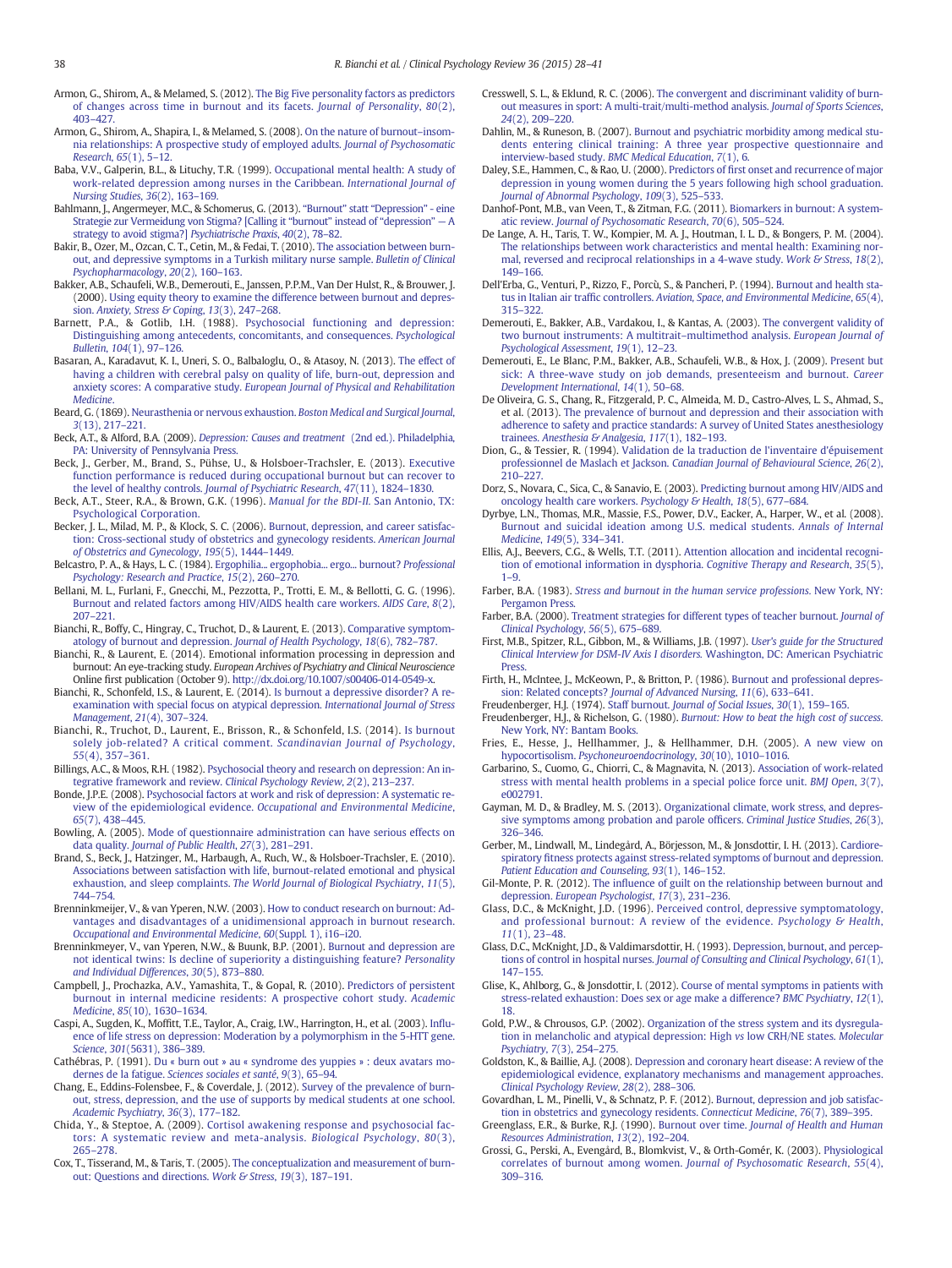- <span id="page-11-0"></span>Grynderup, M.B., Mors, O., Hansen, Å. M., Andersen, J.H., Bonde, J.P., Kærgaard, A., et al. (2013). [Work-unit measures of organisational justice and risk of depression](http://refhub.elsevier.com/S0272-7358(15)00017-3/rf0215)—A 2 year cohort study. [Occupational and Environmental Medicine](http://refhub.elsevier.com/S0272-7358(15)00017-3/rf0215), 70(6), 380–385.
- Hakanen, J.J., & Schaufeli, W.B. (2012). [Do burnout and work engagement predict depres](http://refhub.elsevier.com/S0272-7358(15)00017-3/rf0220)[sive symptoms and life satisfaction? A three-wave seven-year prospective study.](http://refhub.elsevier.com/S0272-7358(15)00017-3/rf0220) [Journal of Affective Disorders](http://refhub.elsevier.com/S0272-7358(15)00017-3/rf0220), 141(2), 415–424.
- Hakanen, J.J., Schaufeli, W.B., & Ahola, K. (2008). The Job Demands–[Resources model: A](http://refhub.elsevier.com/S0272-7358(15)00017-3/rf0225) [three-year cross-lagged study of burnout, depression, commitment, and work en](http://refhub.elsevier.com/S0272-7358(15)00017-3/rf0225)gagement. [Work & Stress](http://refhub.elsevier.com/S0272-7358(15)00017-3/rf0225), 22(3), 224–241. Halbesleben, J.R.B., & Demerouti, E. (2005). [The construct validity of an alternative mea-](http://refhub.elsevier.com/S0272-7358(15)00017-3/rf0230)
- [sure of burnout: Investigating the English translation of the Oldenburg Burnout In-](http://refhub.elsevier.com/S0272-7358(15)00017-3/rf0230)ventory. [Work & Stress](http://refhub.elsevier.com/S0272-7358(15)00017-3/rf0230), 19(3), 208-220.
- Hallsten, L. (1993). [Burning out: A framework. In W.B. Schaufeli, C. Maslach, & T. Marek](http://refhub.elsevier.com/S0272-7358(15)00017-3/rf0235) (Eds.), [Professional burnout: Recent developments in theory and research](http://refhub.elsevier.com/S0272-7358(15)00017-3/rf0235) (pp. 95–[113\). London, United Kingdom: Taylor & Francis.](http://refhub.elsevier.com/S0272-7358(15)00017-3/rf0235)
- Hammen, C., Brennan, P.A., Keenan-Miller, D., Hazel, N.A., & Najman, J.M. (2010). [Chronic](http://refhub.elsevier.com/S0272-7358(15)00017-3/rf0240) [and acute stress, gender, and serotonin transporter gene](http://refhub.elsevier.com/S0272-7358(15)00017-3/rf0240)–environment interactions [predicting depression symptoms in youth.](http://refhub.elsevier.com/S0272-7358(15)00017-3/rf0240) Journal of Child Psychology and [Psychiatry](http://refhub.elsevier.com/S0272-7358(15)00017-3/rf0240), 51(2), 180–187.
- Hätinen, M., Kinnunen, U., Mäkikangas, A., Kalimo, R., Tolvanen, A., & Pekkonen, M. (2009). [Burnout during a long-term rehabilitation: Comparing low burnout, high](http://refhub.elsevier.com/S0272-7358(15)00017-3/rf0245) burnout—Benefi[ted, and high burnout](http://refhub.elsevier.com/S0272-7358(15)00017-3/rf0245)—Not benefited trajectories. Anxiety, Stress & Coping, 22[\(3\), 341](http://refhub.elsevier.com/S0272-7358(15)00017-3/rf0245)–360.
- Hätinen, M., Kinnunen, U., Pekkonen, M., & Aro, A. (2004). [Burnout patterns in rehabilita](http://refhub.elsevier.com/S0272-7358(15)00017-3/rf9120)[tion: Short-term changes in job conditions, personal resources, and health.](http://refhub.elsevier.com/S0272-7358(15)00017-3/rf9120) Journal of [Occupational Health Psychology](http://refhub.elsevier.com/S0272-7358(15)00017-3/rf9120), 9(3), 220–237.
- Hellhammer, D.H., & Hellhammer, J. (2008). Stress: The brain–[body connection.](http://refhub.elsevier.com/S0272-7358(15)00017-3/rf0250) Basel, [Switzerland: Karger.](http://refhub.elsevier.com/S0272-7358(15)00017-3/rf0250)
- Hill, M.N., Hellemans, K.G.C., Verma, P., Gorzalka, B.B., & Weinberg, J. (2012). [Neurobiolo](http://refhub.elsevier.com/S0272-7358(15)00017-3/rf0255)[gy of chronic mild stress: Parallels to major depression.](http://refhub.elsevier.com/S0272-7358(15)00017-3/rf0255) Neuroscience & Biobehavioral Reviews, 36[\(9\), 2085](http://refhub.elsevier.com/S0272-7358(15)00017-3/rf0255)–2117.
- Hobfoll, S.E., & Shirom, A. (2001). [Conservation of resources theory: Applications to stress](http://refhub.elsevier.com/S0272-7358(15)00017-3/rf0260) [and management in the workplace. In R.T. Golembiewski \(Ed.\),](http://refhub.elsevier.com/S0272-7358(15)00017-3/rf0260) Handbook of organizational behavior (pp. 57–[80\) \(2nd ed.\). New York, NY: Marcel Dekker.](http://refhub.elsevier.com/S0272-7358(15)00017-3/rf0260)
- Iacovides, A., Fountoulakis, K. N., & Ierodiakonou, C. (1999). [Is it possible to predict burn](http://refhub.elsevier.com/S0272-7358(15)00017-3/rf9150)[out in nursing staff and its possible progression to depression?](http://refhub.elsevier.com/S0272-7358(15)00017-3/rf9150) Primary Care [Psychiatry](http://refhub.elsevier.com/S0272-7358(15)00017-3/rf9150), 5(2), 77–78.
- Iacovides, A., Fountoulakis, K.N., Kaprinis, S., & Kaprinis, G. (2003). [The relationship be](http://refhub.elsevier.com/S0272-7358(15)00017-3/rf0265)[tween job stress, burnout and clinical depression.](http://refhub.elsevier.com/S0272-7358(15)00017-3/rf0265) Journal of Affective Disorders, 75[\(3\), 209](http://refhub.elsevier.com/S0272-7358(15)00017-3/rf0265)–221.
- Idris, M. A., Dollard, M. F., & Yulita (2014). [Psychosocial safety climate, emotional](http://refhub.elsevier.com/S0272-7358(15)00017-3/rf9160) [demands, burnout, and depression: A longitudinal multilevel study in the Malaysian](http://refhub.elsevier.com/S0272-7358(15)00017-3/rf9160) private sector. [Journal of Occupational Health Psychology](http://refhub.elsevier.com/S0272-7358(15)00017-3/rf9160), 19(3), 291-302.
- Ingram, R.E., & Siegle, G.J. (2009). [Methodological issues in the study of depression. In I.H.](http://refhub.elsevier.com/S0272-7358(15)00017-3/rf0270) [Gotlib, & C.L. Hammen \(Eds.\),](http://refhub.elsevier.com/S0272-7358(15)00017-3/rf0270) Handbook of depression (pp. 69–92) (2nd ed.). New [York, NY: Guilford Press.](http://refhub.elsevier.com/S0272-7358(15)00017-3/rf0270)
- Johns, G. (2010). [Presenteeism in the workplace: A review and research agenda.](http://refhub.elsevier.com/S0272-7358(15)00017-3/rf0275) Journal of [Organizational Behavior](http://refhub.elsevier.com/S0272-7358(15)00017-3/rf0275), 31(4), 519–542.
- Jonsdottir, I.H., Nordlund, A., Ellbin, S., Ljung, T., Glise, K., Währborg, P., et al. (2013). [Cog](http://refhub.elsevier.com/S0272-7358(15)00017-3/rf0280)[nitive impairment in patients with stress-related exhaustion.](http://refhub.elsevier.com/S0272-7358(15)00017-3/rf0280) Stress, 16(2), 181–190.
- Joormann, J. (2009). [Cognitive aspects of depression. In I.H. Gotlib, & C.L. Hammen \(Eds.\),](http://refhub.elsevier.com/S0272-7358(15)00017-3/rf0285) Handbook of depression (pp. 298-[321\) \(2nd ed.\). New York, NY: Guilford Press.](http://refhub.elsevier.com/S0272-7358(15)00017-3/rf0285)
- Kahill, S. (1988). [Symptoms of professional burnout: A review of the empirical evidence.](http://refhub.elsevier.com/S0272-7358(15)00017-3/rf0290) [Canadian Psychology](http://refhub.elsevier.com/S0272-7358(15)00017-3/rf0290), 29(3), 284–297.
- Kahn, J.P. (2008). [Diagnosis and referral of workplace depression.](http://refhub.elsevier.com/S0272-7358(15)00017-3/rf0295) Journal of Occupational [and Environmental Medicine](http://refhub.elsevier.com/S0272-7358(15)00017-3/rf0295), 50(4), 396–400.
- Kakiashvili, T., Leszek, J., & Rutkowski, K. (2013). [The medical perspective on burnout.](http://refhub.elsevier.com/S0272-7358(15)00017-3/rf0300) [International Journal of Occupational Medicine and Environmental Health](http://refhub.elsevier.com/S0272-7358(15)00017-3/rf0300), 26(3), 401–[412.](http://refhub.elsevier.com/S0272-7358(15)00017-3/rf0300)
- Kalimo, R., Pahkin, K., Mutanen, P., & Toppinen-Tanner, S. (2003). [Staying well or burning](http://refhub.elsevier.com/S0272-7358(15)00017-3/rf0305) out [at work: Work characteristics and personal resources as long-term predictors.](http://refhub.elsevier.com/S0272-7358(15)00017-3/rf0305) [Work & Stress](http://refhub.elsevier.com/S0272-7358(15)00017-3/rf0305), 17(2), 109–122.
- Kessler, R.C., Berglund, P., Demler, O., Jin, R., Merikangas, K.R., & Walters, E.E. (2005). [Life](http://refhub.elsevier.com/S0272-7358(15)00017-3/rf0310)[time prevalence and age-of-onset distributions of DSM-IV disorders in the National](http://refhub.elsevier.com/S0272-7358(15)00017-3/rf0310) [Comorbidity Survey Replication.](http://refhub.elsevier.com/S0272-7358(15)00017-3/rf0310) Archives of General Psychiatry, 62(6), 593–602.
- Kitaoka-Higashiguchi, K., Morikawa, Y., Miura, K., Sakurai, M., Ishizaki, M., Kido, T., et al. (2009). [Burnout and risk factors for arteriosclerotic disease: Follow-up study.](http://refhub.elsevier.com/S0272-7358(15)00017-3/rf0315) [Journal of Occupational Health](http://refhub.elsevier.com/S0272-7358(15)00017-3/rf0315), 51(2), 123–131.
- Korkeila, J.A., Töyry, S., Kumpulainen, K., Toivola, J. -M., Räsänen, K., & Kalimo, R. (2003). [Burnout and self-perceived health among Finnish psychiatrists and child psychia](http://refhub.elsevier.com/S0272-7358(15)00017-3/rf0320)trists: A national survey. [Scandinavian Journal of Public Health](http://refhub.elsevier.com/S0272-7358(15)00017-3/rf0320), 31(2), 85–91.
- Krishnan, V., & Nestler, E.J. (2008). [The molecular neurobiology of depression.](http://refhub.elsevier.com/S0272-7358(15)00017-3/rf0325) Nature, 455[\(7215\), 894](http://refhub.elsevier.com/S0272-7358(15)00017-3/rf0325)–902.
- Kristensen, T.S., Borritz, M., Villadsen, E., & Christensen, K.B. (2005). [The Copenhagen](http://refhub.elsevier.com/S0272-7358(15)00017-3/rf0330) [Burnout Inventory: A new tool for the assessment of burnout.](http://refhub.elsevier.com/S0272-7358(15)00017-3/rf0330) Work & Stress, 19(3), 192–[207.](http://refhub.elsevier.com/S0272-7358(15)00017-3/rf0330)
- Kroenke, K., Spitzer, R.L., & Williams, J.B.W. (2001). [The PHQ-9: Validity of a brief depres](http://refhub.elsevier.com/S0272-7358(15)00017-3/rf0335)sion severity measure. [Journal of General Internal Medicine](http://refhub.elsevier.com/S0272-7358(15)00017-3/rf0335), 16(9), 606–613.
- Kumari, M., Badrick, E., Chandola, T., Adam, E.K., Stafford, M., Marmot, M.G., et al. (2009). [Cortisol secretion and fatigue: Associations in a community based cohort.](http://refhub.elsevier.com/S0272-7358(15)00017-3/rf0340) [Psychoneuroendocrinology](http://refhub.elsevier.com/S0272-7358(15)00017-3/rf0340), 34(10), 1476–1485.
- Laborit, H. (1993). [Inhibition of action: An interdisciplinary approach to its mechanism](http://refhub.elsevier.com/S0272-7358(15)00017-3/rf0345) [and psychopathology. In H.C. Traue, & J.W. Pennebaker \(Eds.\),](http://refhub.elsevier.com/S0272-7358(15)00017-3/rf0345) Emotion inhibition and health (pp. 57–[79\). Kirkland, WA: Hogrefe & Huber Publishers.](http://refhub.elsevier.com/S0272-7358(15)00017-3/rf0345)
- Lamers, F., Vogelzangs, N., Merikangas, K.R., de Jonge, P., Beekman, A.T.F., & Penninx, B.W.J.H. (2013). [Evidence for a differential role of HPA-axis function, in](http://refhub.elsevier.com/S0272-7358(15)00017-3/rf0915)flammation

[and metabolic syndrome in melancholic versus atypical depression.](http://refhub.elsevier.com/S0272-7358(15)00017-3/rf0915) Molecular [Psychiatry](http://refhub.elsevier.com/S0272-7358(15)00017-3/rf0915), 18(6), 692–699.

- Landsbergis, P.A. (1988). [Occupational stress among health care workers: A test of the job](http://refhub.elsevier.com/S0272-7358(15)00017-3/rf0355) demands–control model. [Journal of Organizational Behavior](http://refhub.elsevier.com/S0272-7358(15)00017-3/rf0355), 9(3), 217–239.
- Lara, M.E., & Klein, D.N. (1999). [Psychosocial processes underlying the maintenance and](http://refhub.elsevier.com/S0272-7358(15)00017-3/rf0360) [persistence of depression: Implications for understanding chronic depression.](http://refhub.elsevier.com/S0272-7358(15)00017-3/rf0360) [Clinical Psychology Review](http://refhub.elsevier.com/S0272-7358(15)00017-3/rf0360), 19(5), 553–570.
- Lebensohn, P., Dodds, S., Benn, R., Brooks, A. J., Birch, M., Cook, P., et al. (2013). [Resident](http://refhub.elsevier.com/S0272-7358(15)00017-3/rf9170) [wellness behaviors: Relationship to stress, depression, and burnout.](http://refhub.elsevier.com/S0272-7358(15)00017-3/rf9170) Family [Medicine](http://refhub.elsevier.com/S0272-7358(15)00017-3/rf9170), 45(8), 541–549.
- Leiter, M.P., & Durup, J. (1994). [The discriminant validity of burnout and depression: A](http://refhub.elsevier.com/S0272-7358(15)00017-3/rf0365) confi[rmatory factor analytic study.](http://refhub.elsevier.com/S0272-7358(15)00017-3/rf0365) Anxiety, Stress & Coping, 7(4), 357-373.
- Leiter, M.P., & Maslach, C. (2005). [Banishing burnout: Six strategies for improving your rela](http://refhub.elsevier.com/S0272-7358(15)00017-3/rf0370)tionship with work. [San Francisco, CA: Jossey-Bass.](http://refhub.elsevier.com/S0272-7358(15)00017-3/rf0370)
- Leiter, M.P., & Maslach, C. (2009). [Nurse turnover: The mediating role of burnout.](http://refhub.elsevier.com/S0272-7358(15)00017-3/rf0375) Journal [of Nursing Management](http://refhub.elsevier.com/S0272-7358(15)00017-3/rf0375), 17(3), 331–339.
- Leonard, B.E. (2010). [The concept of depression as a dysfunction of the immune system.](http://refhub.elsevier.com/S0272-7358(15)00017-3/rf0380) [Current Immunology Reviews](http://refhub.elsevier.com/S0272-7358(15)00017-3/rf0380), 6(3), 205–212.
- Leone, S.S., Wessely, S., Huibers, M.J.H., Knottnerus, J.A., & Kant, I. (2010). [Two sides of the](http://refhub.elsevier.com/S0272-7358(15)00017-3/rf0385) [same coin? On the history and phenomenology of chronic fatigue and burnout.](http://refhub.elsevier.com/S0272-7358(15)00017-3/rf0385) [Psychology & Health](http://refhub.elsevier.com/S0272-7358(15)00017-3/rf0385), 26(4), 449–464.
- Lindwall, M., Gerber, M., Jonsdottir, I. H., Börjesson, M., & Ahlborg, G., Jr (2013). The relationships of change in physical activity with change in depression, anxiety, and burnout: A longitudinal study of Swedish healthcare workers. Health Psychology Online first publication (November 18). [http://dx.doi.org/10.1037/a0034402](http://dx.doi.org/).
- Lopes Cardozo, B., Gotway Crawford, C., Eriksson, C., Zhu, J., Sabin, M., Ager, A., et al. (2012). [Psychological distress, depression, anxiety, and burnout among](http://refhub.elsevier.com/S0272-7358(15)00017-3/rf0390) [international humanitarian aid workers: A longitudinal study.](http://refhub.elsevier.com/S0272-7358(15)00017-3/rf0390) PLoS ONE, 7(9), [e44948.](http://refhub.elsevier.com/S0272-7358(15)00017-3/rf0390)
- Lu, X. -Y. (2007). [The leptin hypothesis of depression: A potential link between mood dis](http://refhub.elsevier.com/S0272-7358(15)00017-3/rf0395)orders and obesity? [Current Opinion in Pharmacology](http://refhub.elsevier.com/S0272-7358(15)00017-3/rf0395), 7(6), 648–652.
- Luppino, F.S., de Wit, L.M., Bouvy, P.F., Stijnen, T., Cuijpers, P., Penninx, B.W.J.H., et al. (2010). [Overweight, obesity, and depression: A systematic review and meta](http://refhub.elsevier.com/S0272-7358(15)00017-3/rf0920)[analysis of longitudinal studies.](http://refhub.elsevier.com/S0272-7358(15)00017-3/rf0920) Archives of General Psychiatry, 67(3), 220–229.
- Madathil, R., Heck, N. C., & Schuldberg, D. (2014). [Burnout in psychiatric nursing: Exam](http://refhub.elsevier.com/S0272-7358(15)00017-3/rf9200)[ining the interplay of autonomy, leadership style, and depressive symptoms.](http://refhub.elsevier.com/S0272-7358(15)00017-3/rf9200) Archives [of Psychiatric Nursing](http://refhub.elsevier.com/S0272-7358(15)00017-3/rf9200), 28(3), 160–166.
- Malach-Pines, A. (2005). [The burnout measure, short version.](http://refhub.elsevier.com/S0272-7358(15)00017-3/rf0405) International Journal of [Stress Management](http://refhub.elsevier.com/S0272-7358(15)00017-3/rf0405), 12(1), 78–88.
- Marchand, A., & Durand, P. (2011). Psychological distress, [depression, and burnout:](http://refhub.elsevier.com/S0272-7358(15)00017-3/rf0410) [Similar contribution of the Job Demand](http://refhub.elsevier.com/S0272-7358(15)00017-3/rf0410)–Control and Job Demand–Control– Support models? [Journal of Occupational and Environmental Medicine](http://refhub.elsevier.com/S0272-7358(15)00017-3/rf0410), 53(2), 185–[189.](http://refhub.elsevier.com/S0272-7358(15)00017-3/rf0410)
- Marchand, A., Durand, P., Juster, R.P., & Lupien, S.J. (2014). [Workers' psychological dis](http://refhub.elsevier.com/S0272-7358(15)00017-3/rf0415)[tress, depression, and burnout symptoms: Associations with diurnal cortisol pro](http://refhub.elsevier.com/S0272-7358(15)00017-3/rf0415)files. [Scandinavian Journal of Work, Environment & Health](http://refhub.elsevier.com/S0272-7358(15)00017-3/rf0415), 40(3), 305-314
- Martin, F., Poyen, D., Bouderlique, E., Gouvernet, J., Rivet, B., Disdier, P., et al. (1997). [Depression and burnout in hospital health care professionals.](http://refhub.elsevier.com/S0272-7358(15)00017-3/rf9205) International Journal [of Occupational and Environmental Health](http://refhub.elsevier.com/S0272-7358(15)00017-3/rf9205), 3(3), 204–209.
- Maslach, C., & Jackson, S.E. (1981). [The measurement of experienced burnout.](http://refhub.elsevier.com/S0272-7358(15)00017-3/rf0420) Journal of [Organizational Behavior](http://refhub.elsevier.com/S0272-7358(15)00017-3/rf0420), 2(2), 99–113.
- Maslach, C., & Jackson, S.E. (1986). [Maslach Burnout Inventory manual](http://refhub.elsevier.com/S0272-7358(15)00017-3/rf0425) (2nd ed.). Palo Alto, [CA: Consulting Psychologists Press.](http://refhub.elsevier.com/S0272-7358(15)00017-3/rf0425)
- Maslach, C., Jackson, S.E., & Leiter, M.P. (1996). [Maslach Burnout Inventory manual](http://refhub.elsevier.com/S0272-7358(15)00017-3/rf0430) (3rd [ed.\). Palo Alto, CA: Consulting Psychologists Press.](http://refhub.elsevier.com/S0272-7358(15)00017-3/rf0430)

Maslach, C., & Leiter, M. P. (1997). The truth about burnout. [San Francisco, CA: Jossey Bass.](http://refhub.elsevier.com/S0272-7358(15)00017-3/rf2020)

- Maslach, C., & Schaufeli, W.B. (1993). [Historical and conceptual development of burnout.](http://refhub.elsevier.com/S0272-7358(15)00017-3/rf0435) [In W.B. Schaufeli, C. Maslach, & T. Marek \(Eds.\),](http://refhub.elsevier.com/S0272-7358(15)00017-3/rf0435) Professional burnout: Recent developments in theory and research (pp. 1–[16\). New York, NY: Taylor & Francis.](http://refhub.elsevier.com/S0272-7358(15)00017-3/rf0435)
- Maslach, C., Schaufeli, W.B., & Leiter, M.P. (2001). Job burnout. [Annual Review of](http://refhub.elsevier.com/S0272-7358(15)00017-3/rf0440) [Psychology](http://refhub.elsevier.com/S0272-7358(15)00017-3/rf0440), 52(1), 397–422.
- McKnight, J.D., & Glass, D.C. (1995). [Perceptions of control, burnout, and depressive symp](http://refhub.elsevier.com/S0272-7358(15)00017-3/rf0445)tomatology: A replication and extension. [Journal of Consulting and Clinical Psychology](http://refhub.elsevier.com/S0272-7358(15)00017-3/rf0445), 63[\(3\), 490](http://refhub.elsevier.com/S0272-7358(15)00017-3/rf0445)–494.
- McTernan, W.P., Dollard, M.F., & LaMontagne, A.D. (2013). [Depression in the workplace:](http://refhub.elsevier.com/S0272-7358(15)00017-3/rf0450) [An economic cost analysis of depression-related productivity loss attributable to](http://refhub.elsevier.com/S0272-7358(15)00017-3/rf0450) [job strain and bullying.](http://refhub.elsevier.com/S0272-7358(15)00017-3/rf0450) Work & Stress,  $27(4)$ ,  $321-338$ .
- Meier, S. T. (1984). The construct validity of burnout. [Journal of Occupational Psychology &](http://refhub.elsevier.com/S0272-7358(15)00017-3/rf9300) Health, 57[\(3\), 211](http://refhub.elsevier.com/S0272-7358(15)00017-3/rf9300)–219.
- Melamed, S., Kushnir, T., & Shirom, A. (1992). [Burnout and risk factors for cardiovascular](http://refhub.elsevier.com/S0272-7358(15)00017-3/rf0455) diseases. [Behavioral Medicine](http://refhub.elsevier.com/S0272-7358(15)00017-3/rf0455), 18(2), 53–60.
- Melamed, S., Shirom, A., Toker, S., & Shapira, I. (2006). [Burnout and risk of type 2 diabetes:](http://refhub.elsevier.com/S0272-7358(15)00017-3/rf0460) [A prospective study of apparently healthy employed persons.](http://refhub.elsevier.com/S0272-7358(15)00017-3/rf0460) Psychosomatic [Medicine](http://refhub.elsevier.com/S0272-7358(15)00017-3/rf0460), 68(6), 863–869.
- Melchior, M., Caspi, A., Milne, B.J., Danese, A., Poulton, R., & Moffitt, T.E. (2007). [Work](http://refhub.elsevier.com/S0272-7358(15)00017-3/rf0465) [stress precipitates depression and anxiety in young, working women and men.](http://refhub.elsevier.com/S0272-7358(15)00017-3/rf0465) [Psychological Medicine](http://refhub.elsevier.com/S0272-7358(15)00017-3/rf0465), 37(8), 1119–1129.
- Mendel, R., Kissling, W., Reichhart, T., Buhner, M., & Hamann, J. (2013). Managers' reactions towards employees' disclosure of psychiatric or somatic diagnoses. Epidemiology and Psychiatric Sciences Online first publication (December 5). [http://](http://dx.doi.org/) [dx.doi.org/10.1017/S2045796013000711.](http://dx.doi.org/)
- Mezuk, B., Eaton, W.W., Albrecht, S., & Golden, S.H. (2008). [Depression and type 2 diabe](http://refhub.elsevier.com/S0272-7358(15)00017-3/rf0470)[tes over the lifespan: A meta-analysis.](http://refhub.elsevier.com/S0272-7358(15)00017-3/rf0470) Diabetes Care, 31(12), 2383–2390.
- Middeldorp, C. M., Cath, D. C., & Boomsma, D. I. (2006). [A twin-family study of the asso](http://refhub.elsevier.com/S0272-7358(15)00017-3/rf9310)[ciation between employment, burnout and anxious depression.](http://refhub.elsevier.com/S0272-7358(15)00017-3/rf9310) Journal of Affective [Disorders](http://refhub.elsevier.com/S0272-7358(15)00017-3/rf9310), 90(2–3), 163–169.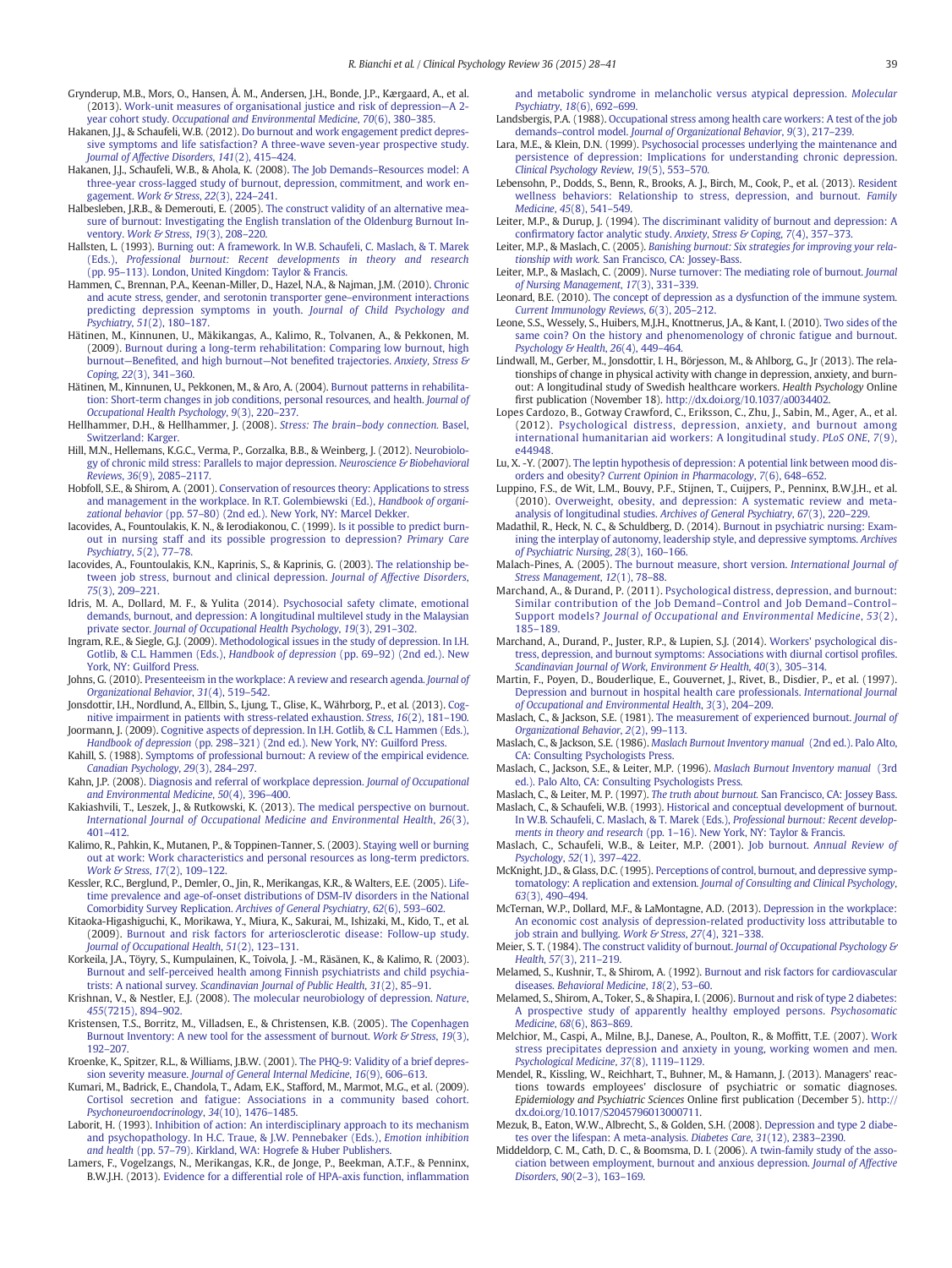<span id="page-12-0"></span>Mohammadi, S. (2006). [Burnout and psychological health in high school teachers.](http://refhub.elsevier.com/S0272-7358(15)00017-3/rf9320) Journal [of Iranian Psychologists](http://refhub.elsevier.com/S0272-7358(15)00017-3/rf9320), 3(9), 15–23.

Molassiotis, A., & Haberman, M. (1996). [Evaluation of burnout and job satisfaction in mar](http://refhub.elsevier.com/S0272-7358(15)00017-3/rf9315)[row transplant nurses.](http://refhub.elsevier.com/S0272-7358(15)00017-3/rf9315) Cancer Nursing, 19(5), 360–367.

- Morse, G., Salyers, M.P., Rollins, A.L., Monroe-DeVita, M., & Pfahler, C. (2012). [Burnout in](http://refhub.elsevier.com/S0272-7358(15)00017-3/rf0475) [mental health services: A review of the problem and its remediation.](http://refhub.elsevier.com/S0272-7358(15)00017-3/rf0475) Administration [and Policy in Mental Health](http://refhub.elsevier.com/S0272-7358(15)00017-3/rf0475), 39(5), 341–352.
- Murphy, S. A., Duxbury, L., & Higgins, C. (2006). [The individual and organizational conse](http://refhub.elsevier.com/S0272-7358(15)00017-3/rf9325)[quences of stress, anxiety, and depression in the workplace: A case study.](http://refhub.elsevier.com/S0272-7358(15)00017-3/rf9325) Canadian [Journal of Community Mental Health](http://refhub.elsevier.com/S0272-7358(15)00017-3/rf9325), 25(2), 143–157.
- Mutkins, E., Brown, R.F., & Thorsteinsson, E.B. (2011). [Stress, depression, workplace and](http://refhub.elsevier.com/S0272-7358(15)00017-3/rf0480) [social supports and burnout in intellectual disability support staff.](http://refhub.elsevier.com/S0272-7358(15)00017-3/rf0480) Journal of [Intellectual Disability Research](http://refhub.elsevier.com/S0272-7358(15)00017-3/rf0480), 55(5), 500–510.
- Nesse, R.M. (2000). Is depression an adaptation? [Archives of General Psychiatry](http://refhub.elsevier.com/S0272-7358(15)00017-3/rf0485), 57(1), 14–[20.](http://refhub.elsevier.com/S0272-7358(15)00017-3/rf0485)
- Netterstrøm, B., Conrad, N., Bech, P., Fink, P., Olsen, O., Rugulies, R., et al. (2008). [The rela](http://refhub.elsevier.com/S0272-7358(15)00017-3/rf0490)[tion between work-related psychosocial factors and the development of depression.](http://refhub.elsevier.com/S0272-7358(15)00017-3/rf0490) [Epidemiologic Reviews](http://refhub.elsevier.com/S0272-7358(15)00017-3/rf0490), 30(1), 118–132.
- Nezu, A.M., Nezu, C.M., Friedman, J., & Lee, M. (2009). [Assessment of depression. In I.H.](http://refhub.elsevier.com/S0272-7358(15)00017-3/rf0495) [Gotlib, & C.L. Hammen \(Eds.\),](http://refhub.elsevier.com/S0272-7358(15)00017-3/rf0495) Handbook of depression (pp. 44–68) (2nd ed.). New [York, NY: Guilford Press.](http://refhub.elsevier.com/S0272-7358(15)00017-3/rf0495)
- Nielsen, M.B.D., Madsen, I.E.H., Bültmann, U., Christensen, U., Diderichsen, F., & Rugulies, R. (2011). [Predictors of return to work in employees sick-listed with mental health](http://refhub.elsevier.com/S0272-7358(15)00017-3/rf0500) [problems: Findings from a longitudinal study.](http://refhub.elsevier.com/S0272-7358(15)00017-3/rf0500) European Journal of Public Health, 21[\(6\), 806](http://refhub.elsevier.com/S0272-7358(15)00017-3/rf0500)–811.
- Nyklíček, I., & Pop, V.J. (2005). [Past and familial depression predict current symptoms of](http://refhub.elsevier.com/S0272-7358(15)00017-3/rf0505) professional burnout. [Journal of Affective Disorders](http://refhub.elsevier.com/S0272-7358(15)00017-3/rf0505), 88(1), 63–68.
- Paine, W.S. (1982). [The burnout syndrome in context. In J.W. Jones \(Ed.\),](http://refhub.elsevier.com/S0272-7358(15)00017-3/rf0510) The burnout syndrome (pp. 1–[29\). Park Ridge, IL: London House.](http://refhub.elsevier.com/S0272-7358(15)00017-3/rf0510)
- Papastylianou, A., Kaila, M., & Polychronopoulos, M. (2009). [Teachers' burnout,](http://refhub.elsevier.com/S0272-7358(15)00017-3/rf9330) [depression, role ambiguity and con](http://refhub.elsevier.com/S0272-7358(15)00017-3/rf9330)flict. Social Psychology of Education, 12(3), 295–[314.](http://refhub.elsevier.com/S0272-7358(15)00017-3/rf9330)
- Paykel, E.S. (2008). Basic concepts of depression. [Dialogues in Clinical Neuroscience](http://refhub.elsevier.com/S0272-7358(15)00017-3/rf0515), 10(3), 279–[289.](http://refhub.elsevier.com/S0272-7358(15)00017-3/rf0515)
- Peterson, U., Demerouti, E., Bergström, G., Samuelsson, M., Åsberg, M., & Nygren, Å. (2008). [Burnout and physical and mental health among Swedish healthcare workers.](http://refhub.elsevier.com/S0272-7358(15)00017-3/rf0525) [Journal of Advanced Nursing](http://refhub.elsevier.com/S0272-7358(15)00017-3/rf0525), 62(1), 84–95.
- Peterson, C., Maier, S.F., & Seligman, M.E.P. (1993). [Learned helplessness: A theory for the](http://refhub.elsevier.com/S0272-7358(15)00017-3/rf0520) age of personal control. [New York, NY: Oxford University Press.](http://refhub.elsevier.com/S0272-7358(15)00017-3/rf0520)
- Pines, A. (1993). [Burnout: An existential perspective. In W.B. Schaufeli, C. Maslach, & T.](http://refhub.elsevier.com/S0272-7358(15)00017-3/rf0530) Marek (Eds.), [Professional burnout: Recent developments in theory and research](http://refhub.elsevier.com/S0272-7358(15)00017-3/rf0530) (pp. 19–[32\). Washington, DC: Taylor & Francis.](http://refhub.elsevier.com/S0272-7358(15)00017-3/rf0530)
- Pines, A., & Aronson, E. (1988). [Career burnout: Causes and cures.](http://refhub.elsevier.com/S0272-7358(15)00017-3/rf0535) New York, NY: Free Press. Pines, A., Aronson, E., & Kafry, D. (1981). [Burnout: From tedium to personal growth.](http://refhub.elsevier.com/S0272-7358(15)00017-3/rf0540) New [York, NY: Free Press.](http://refhub.elsevier.com/S0272-7358(15)00017-3/rf0540)
- Post, R.M. (1992). [Transduction of psychosocial stress into the neurobiology of recurrent](http://refhub.elsevier.com/S0272-7358(15)00017-3/rf0545) affective disorder. [American Journal of Psychiatry](http://refhub.elsevier.com/S0272-7358(15)00017-3/rf0545), 149(8), 999–1010.
- Pryce, C.R., Azzinnari, D., Spinelli, S., Seifritz, E., Tegethoff, M., & Meinlschmidt, G. (2011). [Helplessness: A systematic translational review of theory and evidence for its rele](http://refhub.elsevier.com/S0272-7358(15)00017-3/rf0550)[vance to understanding and treating depression.](http://refhub.elsevier.com/S0272-7358(15)00017-3/rf0550) Pharmacology & Therapeutics, 132[\(3\), 242](http://refhub.elsevier.com/S0272-7358(15)00017-3/rf0550)–267.
- Quitkin, F.M. (2002). [Depression with atypical features: Diagnostic validity, prevalence,](http://refhub.elsevier.com/S0272-7358(15)00017-3/rf0555) and treatment. [The Primary Care Companion to the Journal of Clinical Psychiatry](http://refhub.elsevier.com/S0272-7358(15)00017-3/rf0555), 4[\(3\), 94](http://refhub.elsevier.com/S0272-7358(15)00017-3/rf0555)–99.
- Radloff, L.S. (1977). [The CES-D scale: A self-report depression scale for research in the](http://refhub.elsevier.com/S0272-7358(15)00017-3/rf0560) general population. [Applied Psychological Measurement](http://refhub.elsevier.com/S0272-7358(15)00017-3/rf0560), 1(3), 385–401.
- Raggio, B., & Malacarne, P. (2007). [Burnout in intensive care unit.](http://refhub.elsevier.com/S0272-7358(15)00017-3/rf9345) Minerva Anestesiologica, 73[\(4\), 195](http://refhub.elsevier.com/S0272-7358(15)00017-3/rf9345)–200.
- Ritsher, J.E.B., Warner, V., Johnson, J.G., & Dohrenwend, B.P. (2001). [Inter-generational](http://refhub.elsevier.com/S0272-7358(15)00017-3/rf0565) [longitudinal study of social class and depression: A test of social causation and social](http://refhub.elsevier.com/S0272-7358(15)00017-3/rf0565) selection models. [British Journal of Psychiatry](http://refhub.elsevier.com/S0272-7358(15)00017-3/rf0565), 178(40), s84–s90.
- Roelofs, J., Verbraak, M., Keijsers, G.P.J., de Bruin, M.B.N., & Schmidt, A.J.M. (2005). [Psycho](http://refhub.elsevier.com/S0272-7358(15)00017-3/rf0570)[metric properties of a Dutch version of the Maslach Burnout Inventory General Sur](http://refhub.elsevier.com/S0272-7358(15)00017-3/rf0570)[vey \(MBI-DV\) in individuals with and without clinical burnout.](http://refhub.elsevier.com/S0272-7358(15)00017-3/rf0570) Stress and Health, 21[\(1\), 17](http://refhub.elsevier.com/S0272-7358(15)00017-3/rf0570)–25.
- Rogers, M. E., Creed, P. A., & Searle, J. (2014). [Emotional labour, training stress, burnout,](http://refhub.elsevier.com/S0272-7358(15)00017-3/rf9400) [and depressive symptoms in junior doctors.](http://refhub.elsevier.com/S0272-7358(15)00017-3/rf9400) Journal of Vocational Education and Training, 66[\(2\), 232](http://refhub.elsevier.com/S0272-7358(15)00017-3/rf9400)–248.
- Rössler, W., Hengartner, M., Ajdacic-Gross, V., & Angst, J. (2014). Predictors of burnout: Results from a prospective community study. European Archives of Psychiatry and Clinical Neuroscience Online first publication (June 14). [http://dx.doi.org10.1007/](http://dx.doi.org/) [s00406-014-0512-x.](http://dx.doi.org/)
- Rugulies, R. (2002). [Depression as a predictor for coronary heart disease: A review and](http://refhub.elsevier.com/S0272-7358(15)00017-3/rf0575) meta-analysis. [American Journal of Preventive Medicine](http://refhub.elsevier.com/S0272-7358(15)00017-3/rf0575), 23(1), 51–61.
- Rydmark, I., Wahlberg, K., Ghatan, P.H., Modell, S., Nygren, Å., Ingvar, M., et al. (2006). [Neuroendocrine, cognitive and structural imaging characteristics of women on](http://refhub.elsevier.com/S0272-7358(15)00017-3/rf0580) [longterm sickleave with job stress-induced depression.](http://refhub.elsevier.com/S0272-7358(15)00017-3/rf0580) Biological Psychiatry, 60(8), 867–[873.](http://refhub.elsevier.com/S0272-7358(15)00017-3/rf0580)
- Salmela-Aro, K., Aunola, K., & Nurmi, J. -E. (2008). [Trajectories of depressive symptoms](http://refhub.elsevier.com/S0272-7358(15)00017-3/rf0585) [during emerging adulthood: Antecedents and consequences.](http://refhub.elsevier.com/S0272-7358(15)00017-3/rf0585) European Journal of De-[velopmental Psychology](http://refhub.elsevier.com/S0272-7358(15)00017-3/rf0585), 5(4), 439–465.
- Salmela-Aro, K., Savolainen, H., & Holopainen, L. (2009). [Depressive symptoms and school](http://refhub.elsevier.com/S0272-7358(15)00017-3/rf0590) [burnout during adolescence: Evidence from two cross-lagged longitudinal studies.](http://refhub.elsevier.com/S0272-7358(15)00017-3/rf0590) [Journal of Youth and Adolescence](http://refhub.elsevier.com/S0272-7358(15)00017-3/rf0590), 38(10), 1316–1327.
- Sapolsky, R.M. (2004). Why zebras don't get ulcers [\(3rd ed.\). New York, NY: Holt](http://refhub.elsevier.com/S0272-7358(15)00017-3/rf0595) [Paperbacks.](http://refhub.elsevier.com/S0272-7358(15)00017-3/rf0595)
- Schaufeli, W.B. (2003). [Past performance and future perspectives of burnout research.](http://refhub.elsevier.com/S0272-7358(15)00017-3/rf0600) [South African Journal of Industrial Psychology](http://refhub.elsevier.com/S0272-7358(15)00017-3/rf0600), 29(4), 1–15.
- Schaufeli, W.B., Bakker, A.B., Hoogduin, K., Schaap, C., & Kladler, A. (2001). [On the clinical](http://refhub.elsevier.com/S0272-7358(15)00017-3/rf0605) [validity of the Maslach Burnout Inventory and the Burnout Measure.](http://refhub.elsevier.com/S0272-7358(15)00017-3/rf0605) Psychology  $\mathcal G$ Health, 16[\(5\), 565](http://refhub.elsevier.com/S0272-7358(15)00017-3/rf0605)–582.
- Schaufeli, W.B., & Buunk, B.P. (2004). [Burnout: An overview of 25 years of research and](http://refhub.elsevier.com/S0272-7358(15)00017-3/rf0610) [theorizing. In M.J. Schabracq, J.A.M. Winnubst, & C.L. Cooper \(Eds.\),](http://refhub.elsevier.com/S0272-7358(15)00017-3/rf0610) The handbook of work and health psychology (pp. 383–[425\) \(2nd ed.\). Chichester, United Kingdom:](http://refhub.elsevier.com/S0272-7358(15)00017-3/rf0610) **Wiley**
- Schaufeli, W.B., & Enzmann, D. (1998). [The burnout companion to study and practice: A crit](http://refhub.elsevier.com/S0272-7358(15)00017-3/rf0615)ical analysis. [London, United Kingdom: Taylor & Francis.](http://refhub.elsevier.com/S0272-7358(15)00017-3/rf0615)
- Schaufeli, W.B., Enzmann, D., & Girault, N. (1993). [The measurement of burnout: A re](http://refhub.elsevier.com/S0272-7358(15)00017-3/rf0620)[view. In W.B. Schaufeli, C. Maslach, & T. Marek \(Eds.\),](http://refhub.elsevier.com/S0272-7358(15)00017-3/rf0620) Professional burnout: Recent developments in theory and research (pp. 199–[215\). New York, NY: Taylor & Francis.](http://refhub.elsevier.com/S0272-7358(15)00017-3/rf0620)
- Schaufeli, W.B., Leiter, M.P., & Maslach, C. (2009). [Burnout: 35 years of research and prac](http://refhub.elsevier.com/S0272-7358(15)00017-3/rf0625)tice. [Career Development International](http://refhub.elsevier.com/S0272-7358(15)00017-3/rf0625), 14(3), 204–220.
- Schaufeli, W.B., & Taris, T.W. (2005). [The conceptualization and measurement of burnout:](http://refhub.elsevier.com/S0272-7358(15)00017-3/rf0630) [Common ground and worlds apart.](http://refhub.elsevier.com/S0272-7358(15)00017-3/rf0630) Work & Stress, 19(3), 256–262.
- Schonfeld, I.S. (1991). [Burnout in teachers: Is it burnout or is it depression? \(Report No.](http://refhub.elsevier.com/S0272-7358(15)00017-3/rf0635) 335329). [Washington, DC: Education Resources Information Center.](http://refhub.elsevier.com/S0272-7358(15)00017-3/rf0635)
- Schonfeld, I.S. (2001). [Stress in 1st-year women teachers: The context of social support](http://refhub.elsevier.com/S0272-7358(15)00017-3/rf0640) and coping. [Genetic, Social, and General Psychology Monographs](http://refhub.elsevier.com/S0272-7358(15)00017-3/rf0640), 127(2), 133–168.
- Sears, S.F., Jr., Urizar, G.G., Jr., & Evans, G.D. (2000). [Examining a stress-coping model](http://refhub.elsevier.com/S0272-7358(15)00017-3/rf0645) [of burnout and depression in extension agents.](http://refhub.elsevier.com/S0272-7358(15)00017-3/rf0645) Journal of Occupational Health [Psychology](http://refhub.elsevier.com/S0272-7358(15)00017-3/rf0645), 5(1), 56–62.
- Seligman, M.E.P. (1972). Learned helplessness. [Annual Review of Medicine](http://refhub.elsevier.com/S0272-7358(15)00017-3/rf0650), 23(1), 407–[412.](http://refhub.elsevier.com/S0272-7358(15)00017-3/rf0650)
- Seligman, M.E.P. (1975). [Helplessness: On depression, development, and death.](http://refhub.elsevier.com/S0272-7358(15)00017-3/rf0655) San [Francisco, CA: W. H. Freeman.](http://refhub.elsevier.com/S0272-7358(15)00017-3/rf0655)
- Shanafelt, T. D., Bradley, K. A., Wipf, J. E., & Back, A. L. (2002). [Burnout and self-reported](http://refhub.elsevier.com/S0272-7358(15)00017-3/rf9430) [patient care in an internal medicine residency program.](http://refhub.elsevier.com/S0272-7358(15)00017-3/rf9430) Annals of Internal Medicine, 136[\(5\), 358](http://refhub.elsevier.com/S0272-7358(15)00017-3/rf9430)–367.
- Shimizu, T., Feng, Q., & Nagata, S. (2005). [Relationship between turnover and burnout](http://refhub.elsevier.com/S0272-7358(15)00017-3/rf0660) [among Japanese hospital nurses.](http://refhub.elsevier.com/S0272-7358(15)00017-3/rf0660) Journal of Occupational Health, 47(4), 334–336.
- Shin, H., Noh, H., Jang, Y., Park, Y.M., & Lee, S.M. (2013). [A longitudinal examination of the](http://refhub.elsevier.com/S0272-7358(15)00017-3/rf0665) [relationship between teacher burnout and depression.](http://refhub.elsevier.com/S0272-7358(15)00017-3/rf0665) Journal of Employment [Counseling](http://refhub.elsevier.com/S0272-7358(15)00017-3/rf0665), 50(3), 124–137.
- Shirom, A. (1989). [Burnout in work organizations. In C.L. Cooper, & I. Robertson \(Eds.\),](http://refhub.elsevier.com/S0272-7358(15)00017-3/rf0670) In[ternational Review of Industrial and Organizational Psychology](http://refhub.elsevier.com/S0272-7358(15)00017-3/rf0670) (pp. 26–48). New York, [NY: Wiley.](http://refhub.elsevier.com/S0272-7358(15)00017-3/rf0670)
- Shirom, A. (2003). [Job-related burnout: A review. In J.C. Quick, & L.E. Tetrick \(Eds.\),](http://refhub.elsevier.com/S0272-7358(15)00017-3/rf0675) Hand[book of occupational health psychology](http://refhub.elsevier.com/S0272-7358(15)00017-3/rf0675) (pp. 245–264). Washington, DC: American [Psychological Association.](http://refhub.elsevier.com/S0272-7358(15)00017-3/rf0675)
- Shirom, A. (2005). Refl[ections on the study of burnout.](http://refhub.elsevier.com/S0272-7358(15)00017-3/rf0680) Work & Stress, 19(3), 263-270.
- Shirom, A., & Ezrachi, Y. (2003). [On the discriminant validity of burnout, depression and](http://refhub.elsevier.com/S0272-7358(15)00017-3/rf0685) [anxiety: A re-examination of the Burnout Measure.](http://refhub.elsevier.com/S0272-7358(15)00017-3/rf0685) Anxiety, Stress & Coping, 16(1), 83–[97.](http://refhub.elsevier.com/S0272-7358(15)00017-3/rf0685)
- Shirom, A., & Melamed, S. (2006). [A comparison of the construct validity of two burnout](http://refhub.elsevier.com/S0272-7358(15)00017-3/rf9435) measures in two groups of professionals. [International Journal of Stress Management](http://refhub.elsevier.com/S0272-7358(15)00017-3/rf9435), 13[\(2\), 176](http://refhub.elsevier.com/S0272-7358(15)00017-3/rf9435)–200.
- Soares, J.J.F., Grossi, G., & Sundin, Ö. (2007). [Burnout among women: Associations with](http://refhub.elsevier.com/S0272-7358(15)00017-3/rf0690) [demographic/socio-economic, work, life-style and health factors.](http://refhub.elsevier.com/S0272-7358(15)00017-3/rf0690) Archives of Women's [Mental Health](http://refhub.elsevier.com/S0272-7358(15)00017-3/rf0690), 10(2), 61–71.
- Stansfeld, S., & Candy, B. (2006). [Psychosocial work environment and mental health](http://refhub.elsevier.com/S0272-7358(15)00017-3/rf0695)—A meta-analytic review. [Scandinavian Journal of Work, Environment & Health](http://refhub.elsevier.com/S0272-7358(15)00017-3/rf0695), 32(6), 443–[462.](http://refhub.elsevier.com/S0272-7358(15)00017-3/rf0695)
- Steinhardt, M.A., Smith Jaggars, S.E., Faulk, K.E., & Gloria, C.T. (2011). [Chronic work stress](http://refhub.elsevier.com/S0272-7358(15)00017-3/rf0700) [and depressive symptoms: Assessing the mediating role of teacher burnout.](http://refhub.elsevier.com/S0272-7358(15)00017-3/rf0700) Stress [and Health](http://refhub.elsevier.com/S0272-7358(15)00017-3/rf0700), 27(5), 420–429.
- Suls, J., & Bunde, J. (2005). [Anger, anxiety, and depression as risk factors for cardiovascular](http://refhub.elsevier.com/S0272-7358(15)00017-3/rf0705) [disease: The problems and implications of overlapping affective dispositions.](http://refhub.elsevier.com/S0272-7358(15)00017-3/rf0705) [Psychological Bulletin](http://refhub.elsevier.com/S0272-7358(15)00017-3/rf0705), 131(2), 260–300.
- Swider, B.W., & Zimmerman, R.D. (2010). [Born to burnout: A meta-analytic path model of](http://refhub.elsevier.com/S0272-7358(15)00017-3/rf0710) [personality, job burnout, and work outcomes.](http://refhub.elsevier.com/S0272-7358(15)00017-3/rf0710) Journal of Vocational Behavior, 76(3), 487–[506.](http://refhub.elsevier.com/S0272-7358(15)00017-3/rf0710)
- Takai, M., Takahashi, M., Iwamitsu, Y., Ando, N., Okazaki, S., Nakajima, K., et al. (2009). [The](http://refhub.elsevier.com/S0272-7358(15)00017-3/rf0715) [experience of burnout among home caregivers of patients with dementia: Relations](http://refhub.elsevier.com/S0272-7358(15)00017-3/rf0715) to depression and quality of life. [Archives of Gerontology and Geriatrics](http://refhub.elsevier.com/S0272-7358(15)00017-3/rf0715), 49(1), e1–e5.
- Taris, T.W. (2006a). [Bricks without clay: On urban myths in occupational health psy](http://refhub.elsevier.com/S0272-7358(15)00017-3/rf0720)chology. [Work & Stress](http://refhub.elsevier.com/S0272-7358(15)00017-3/rf0720), 20(2), 99–104.
- Taris, T.W. (2006b). [Is there a relationship between burnout and objective performance?](http://refhub.elsevier.com/S0272-7358(15)00017-3/rf0725) [A critical review of 16 studies.](http://refhub.elsevier.com/S0272-7358(15)00017-3/rf0725) Work & Stress, 20(4), 316-334.
- Tennant, C. (2001). [Work-related stress and depressive disorders.](http://refhub.elsevier.com/S0272-7358(15)00017-3/rf0730) Journal of Psychosomatic [Research](http://refhub.elsevier.com/S0272-7358(15)00017-3/rf0730), 51(5), 697–704.
- Thase, M.E. (2009). [Neurobiological aspects of depression. In I.H. Gotlib, & C.L. Hammen](http://refhub.elsevier.com/S0272-7358(15)00017-3/rf0735) (Eds.), Handbook of depression (pp. 187–[217\) \(2nd ed.\). New York, NY: Guilford Press.](http://refhub.elsevier.com/S0272-7358(15)00017-3/rf0735)
- Thomas, N.K. (2004). Resident burnout. [Journal of the American Medical Association](http://refhub.elsevier.com/S0272-7358(15)00017-3/rf0740), 292[\(23\), 2880](http://refhub.elsevier.com/S0272-7358(15)00017-3/rf0740)–2889.
- Toker, S., & Biron, M. (2012). [Job burnout and depression: Unraveling their temporal rela](http://refhub.elsevier.com/S0272-7358(15)00017-3/rf0745)[tionship and considering the role of physical activity.](http://refhub.elsevier.com/S0272-7358(15)00017-3/rf0745) Journal of Applied Psychology, 97[\(3\), 699](http://refhub.elsevier.com/S0272-7358(15)00017-3/rf0745)–710.
- Toker, S., Melamed, S., Berliner, S., Zeltser, D., & Shapira, I. (2012). [Burnout and risk of cor](http://refhub.elsevier.com/S0272-7358(15)00017-3/rf0750)[onary heart disease: A prospective study of 8838 employees.](http://refhub.elsevier.com/S0272-7358(15)00017-3/rf0750) Psychosomatic Medicine, 74[\(8\), 840](http://refhub.elsevier.com/S0272-7358(15)00017-3/rf0750)–847.
- Toker, S., Shapira, I., Berliner, S., Melamed, S., & Shirom, A. (2005). [The association be](http://refhub.elsevier.com/S0272-7358(15)00017-3/rf0755)[tween burnout, depression, anxiety, and in](http://refhub.elsevier.com/S0272-7358(15)00017-3/rf0755)flammation biomarkers: C-reactive